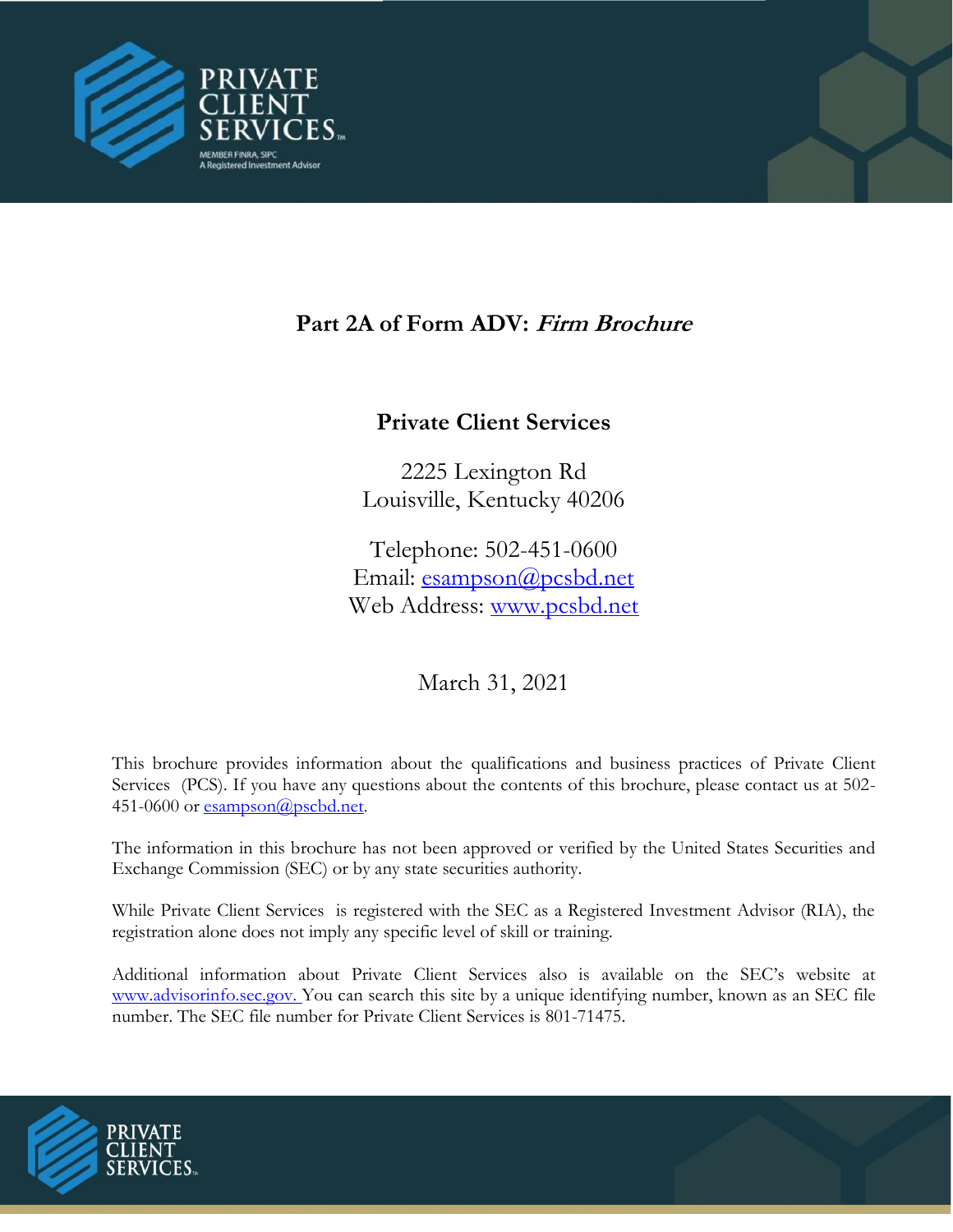# **Item 2 Material Changes**

The SEC requires that an annual update of Form ADV Part 2A identify and discuss material changes that have occurred since the last annual update of this form, which was dated March 31, 2019.

The standard of materiality under the Advisors Act is whether there is a substantial likelihood that a reasonable investor or client would have considered such material changes to be important.

There are no material changes contained in this update.

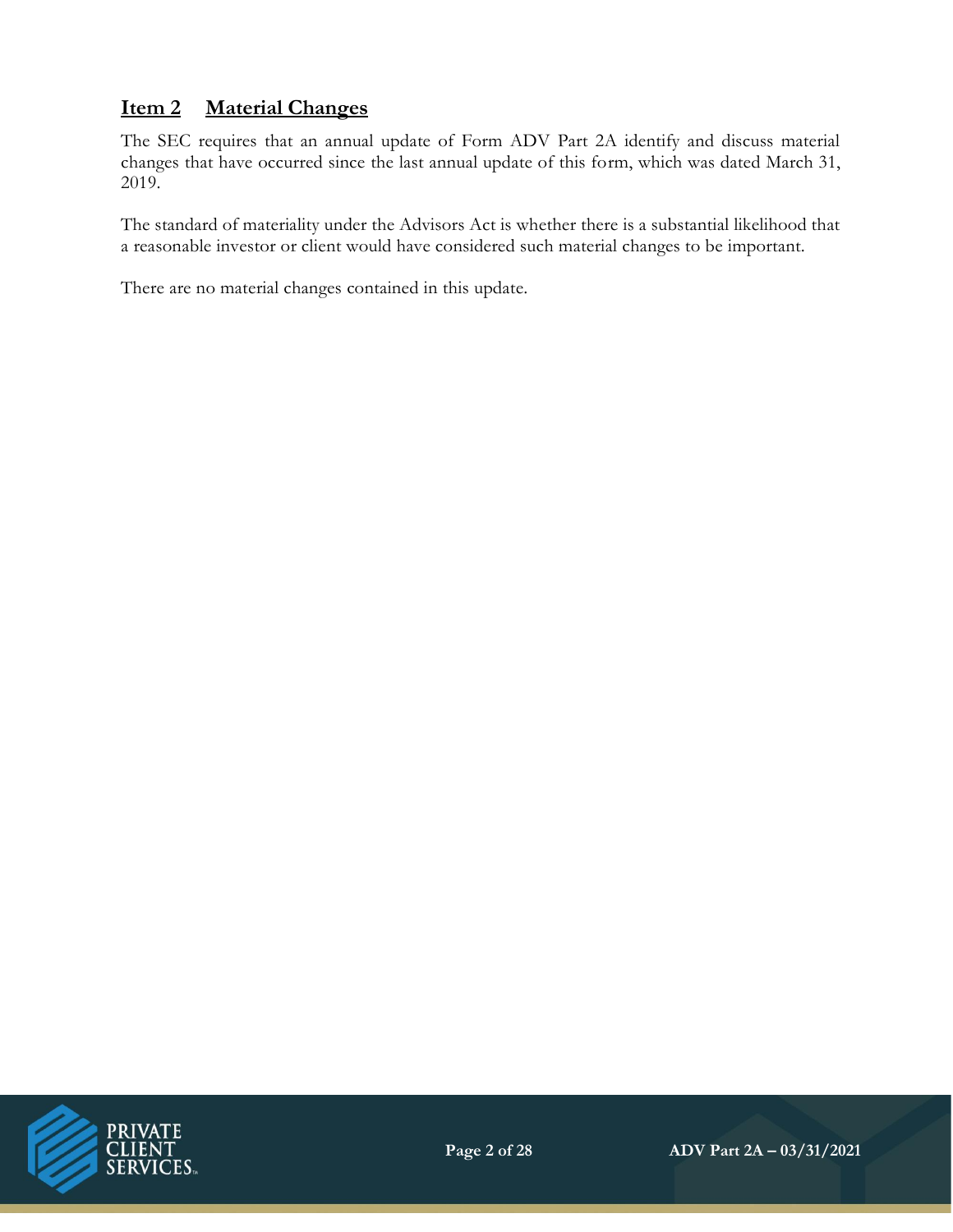# **Item 3 Table of Contents**

| Item      | Topic                                                       | Page |
|-----------|-------------------------------------------------------------|------|
| Item 1    | Cover Page                                                  | 1    |
| Item 2    | Material Changes                                            | 2    |
| Item 3    | Table of Contents                                           | 3    |
| Item 4    | <b>Advisory Business</b>                                    | 4    |
| Item 5    | Fees and Compensation                                       | 10   |
| Item 6    | Performance-Based Fees and Side-By-Side Management          | 15   |
| Item 7    | Types of Clients                                            | 16   |
| Item 8    | Methods of Analysis, Investment Strategies and Risk of Loss | 16   |
| Item 9    | Disciplinary Information                                    | 18   |
| Item $10$ | Other Financial Industry Activities and Affiliations        | 19   |
| Item 11   | Code of Ethics, Client Transactions and Personal Trading    | 20   |
| Item 12   | <b>Brokerage Practices</b>                                  | 22   |
| Item 13   | Review of Accounts                                          | 23   |
| Item 14   | Client Referrals and Other Compensation                     | 25   |
| Item 15   | Custody                                                     | 27   |
| Item 16   | <b>Investment Discretion</b>                                | 27   |
| Item 17   | <b>Voting Client Securities</b>                             | 28   |
| Item 18   | Financial Information                                       | 28   |

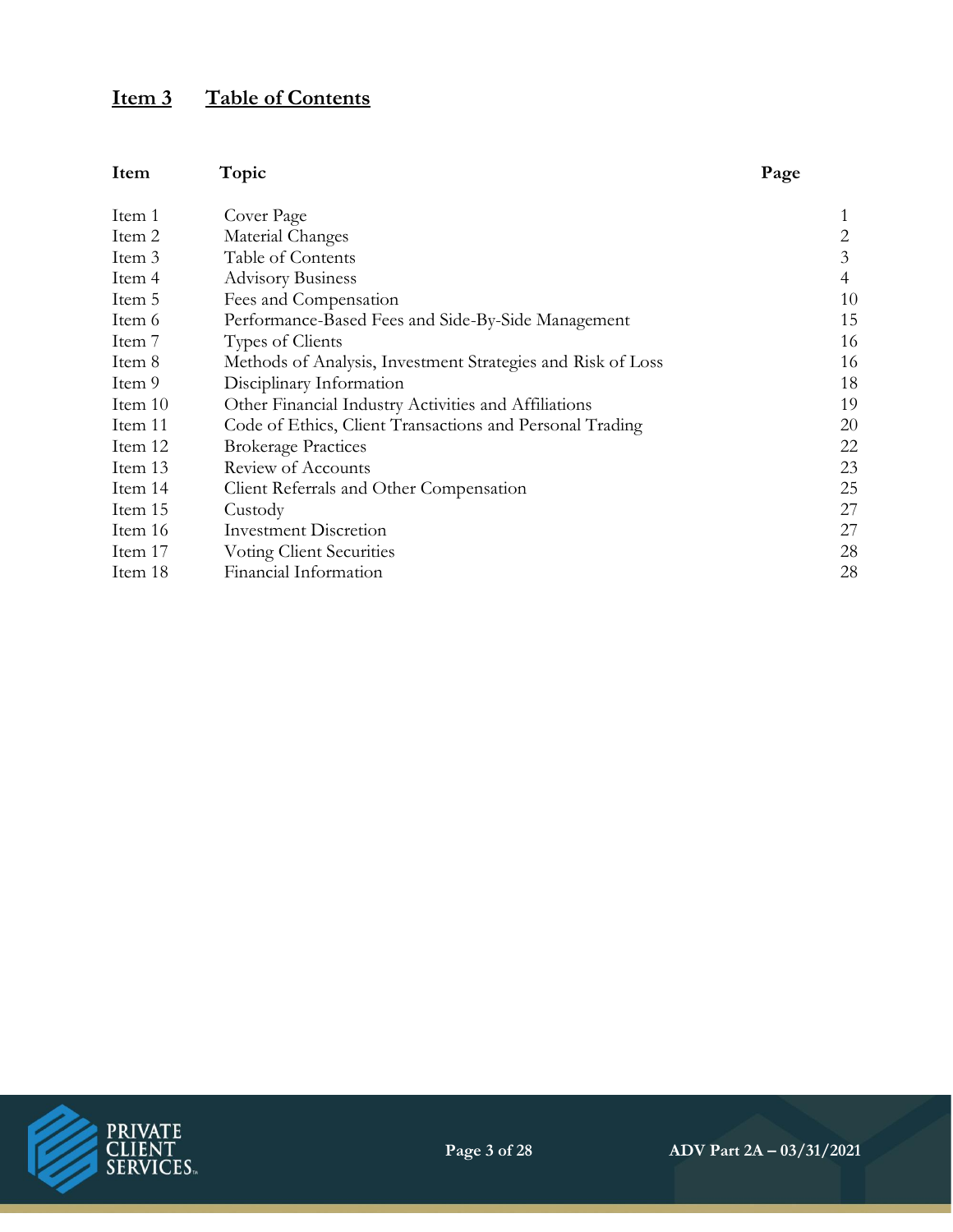## **Item 4 Advisory Businesses**

Private Client Services (PCS) is an independent Registered Investment Advisor that is registered with the U.S. Securities and Exchange Commission (SEC) under the Investment Advisors Act of 1940. PCS began conducting business in 2001. The principal place of business for PCS is located in Louisville, Kentucky.

PCS provides financial planning, general financial consulting and investment advisory services.

As of December 31, 2020:

- PCS provided investment advisory services on \$455,270,350 in client assets.
- The total number of client accounts was 1648.
- 14.8% of client assets were advised on a discretionary basis during 2020.
- 85.2% of client assets were advised on a non-discretionary basis during 2020.

Listed below are the firm's principal shareholders (i.e., those individuals and/or entities controlling 25% or more of this company):

- KFG Enterprises, Inc.
- Ernest A. Sampson

Private Client Services ("PCS") offers services through our network of investment advisor representatives ("Advisor Representatives" or "IARs"). IARs may have their own legal business entities whose trade names and logos are used for marketing purposes and may appear on marketing materials or client statements. The Client should understand that the businesses are legal entities of the IAR and not of PCS. The IARs are under the supervision of PCS, and the advisory services of the IAR are provided through PCS. PCS has the arrangement described above with several Advisor Representatives. Please refer to your IAR's Brochure Supplement ("ADV 2b") for additional information.

#### **PCS offers the following advisory services to our clients:**

#### **1. FINANCIAL PLANNING**

We provide financial planning services. Financial planning is a comprehensive evaluation of a client's current and future financial state by using currently known variables to predict future cash flows, asset values and withdrawal plans. Through the financial planning process, all questions, information and analysis are considered as they impact, and are impacted by, the entire financial and life situation of the client. Clients utilizing this service may receive a written report (depending on the type of service) which may provide the client with a detailed financial plan designed to assist the client achieve his or her financial goals and objectives.

In general, the financial plan can address any or all of the following areas:

• PERSONAL: We review family records, budgeting, personal liability, estate information and financial goals.

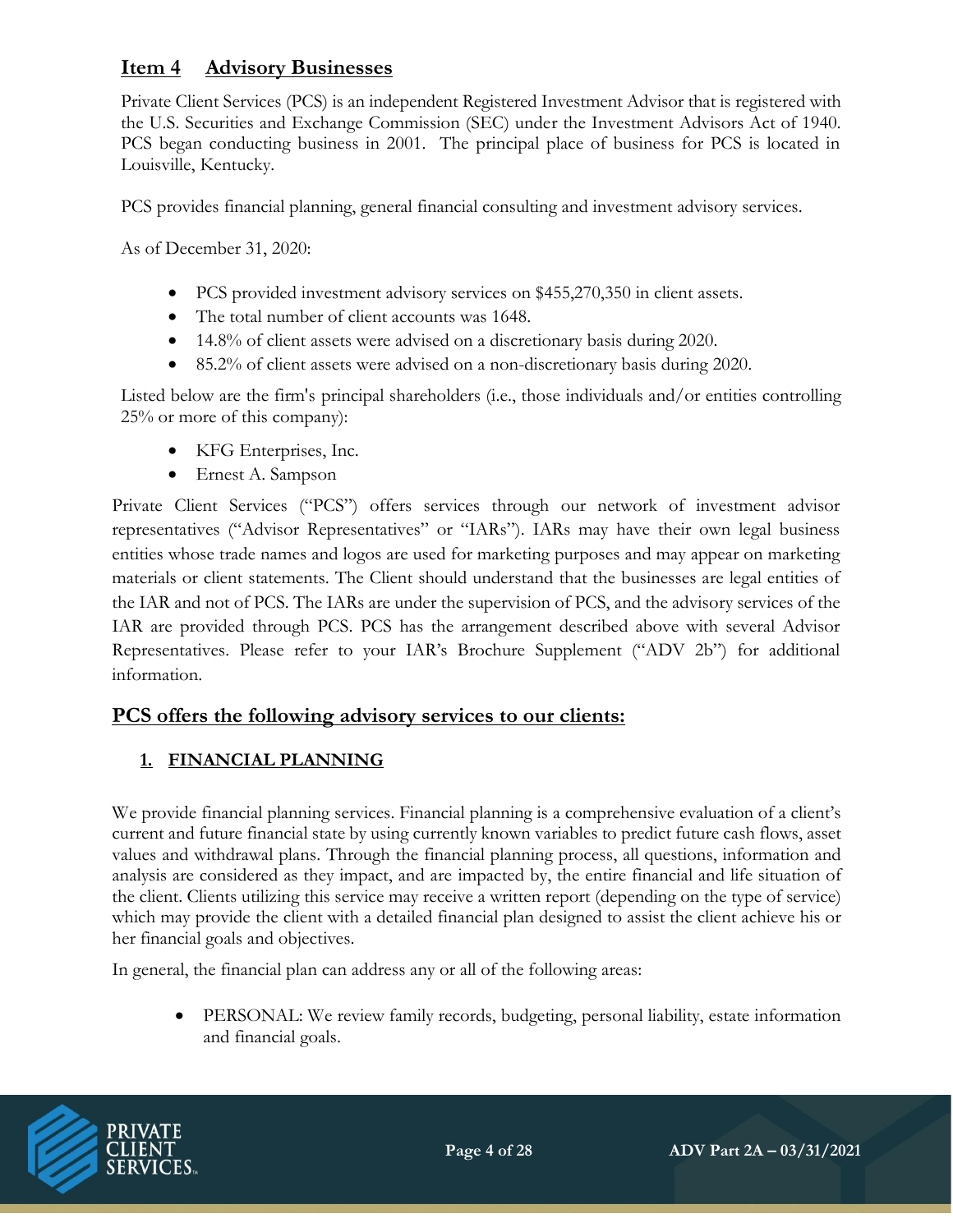- TAX & CASH FLOW: We analyze the client's income tax and spending and planning for past, current and future years; then illustrate the impact of various investments on the client's current income tax and future tax liability.
- INVESTMENTS: We analyze investment alternatives and their effect on the client's portfolio.
- INSURANCE: We review existing policies to evaluate proper coverage for life, health, disability, long-term care, liability, home and automobile.
- RETIREMENT: We analyze current strategies and investment plans to help the client achieve his or her retirement goals.
- DEATH & DISABILITY: We review the client's cash needs at death, income needs of surviving dependents, estate planning and disability income.
- ESTATE: We assist the client in assessing and developing long-term strategies, including as appropriate, living trusts, wills, review estate tax, powers of attorney, asset protection plans, nursing homes, Medicaid and elder law.

We gather required information through in-depth personal interviews. Information gathered may include the client's current financial status, tax status, future goals, returns objectives and attitudes towards risk. We carefully review documents supplied by the client, which may include a questionnaire completed by the client, and prepare the necessary reports and or other deliverables to satisfy the work as outlined in the engagement agreement. Should the client choose to implement the recommendations contained in the plan, we suggest the client work closely with his/her attorney, accountant, insurance agent, and/or stockbroker. Implementation of financial plan recommendations is without obligation and is entirely at the client's discretion.

We also provide general non-securities advice on topics that may include tax and budgetary planning, estate planning and business planning. Examples of such topics are:

- Asset Allocation
- Income Tax
- Insurance Risk Management
- Investment Planning
- Education Planning
- Estate Planning
- Retirement Planning
- Benefits Planning

Typically, the financial plan is presented to the client within 90 days of the contract date, provided that all information needed to prepare the financial plan has been promptly provided, but may be longer depending on the specifics outlined in the engagement agreement.

Financial Planning recommendations are not limited to any specific product or service offered by a broker-dealer or insurance company. All recommendations are of a generic nature.

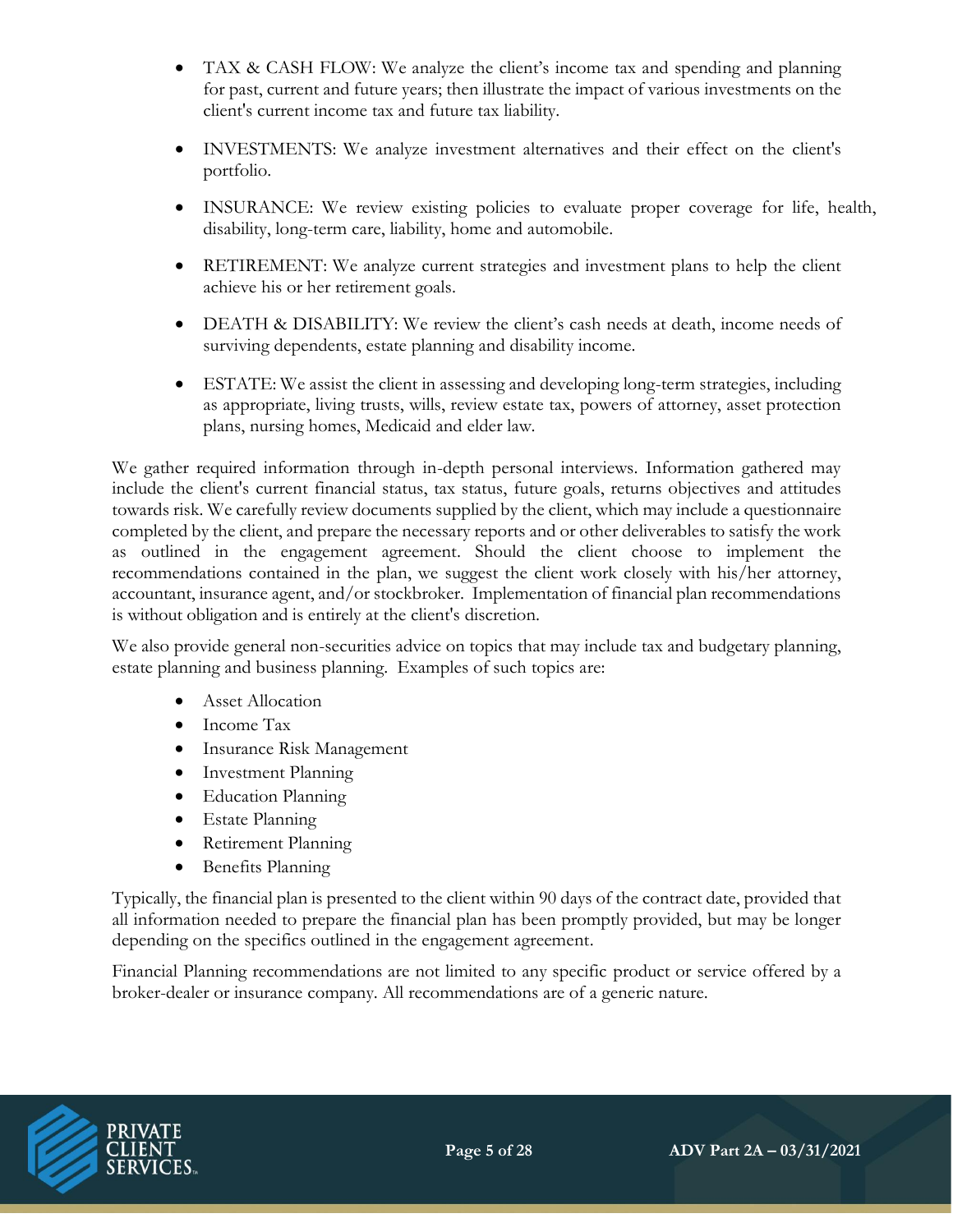### **2. CONSULTING SERVICES**

PCS provides financial consulting services to assist clients in the assessment and analysis of a wide variety of common financial decisions and transactions. Among the types of decisions for which PCS provides evaluation, analysis and assistance includes, but is not limited to:

- Mortgage refinancing
- Automobile lease versus buy
- Tax planning
- Insurance
- Budgeting

A consulting engagement is typically focused on a specific financial issue for which a client requires assistance, and PCS provides evaluation and recommendation on a case-by-case contractual basis. Recommendations are made without client obligation to engage with PCS for any other services that PCS provides.

### **3. INVESTMENT ADVISORY SERVICES**

PCS provides a framework for client financial discovery, risk profiling, asset allocation modeling, and suitability and compliance review.

Based on the needs of the individual client, PCS Investment Advisor Representatives ("IARs") provide ongoing advice regarding the investment of client assets. Through a process of discussion and discovery, PCS IARs evaluate and analyze a given client's particular financial goals, resources and constraints. Key determinants include the client's investment objectives, their investment and income time horizons, their risk tolerance, and their anticipated liquidity needs. Our IARs then develop and recommend one or more suitable personal investment strategies to create and manage an investment portfolio that will enable the client to reach their financial goals. As appropriate, we also discuss and consider a client's prior investment history and experience with various investable asset classes, as well as family composition and background.

Upon completion of the discovery and risk profiling process, the IAR will make a recommendation to manage the client portfolio on one of four different investment platforms that PCS offers to our clients. PCS offers a proprietary PCS Asset Allocation Account (AAA) wrap fee platform, PCS Plus Portfolio allocation Account wrap fee platform, Directly held American Funds F2 share portfolios, or an outsourced Third Party Asset Manager (TPAM) platform. Descriptions of all four options are detailed below. Given an individual client's circumstances, there may be instances where a combination of platforms might be utilized.

The IAR will also present an appropriate benchmark, either a widely recognized market index or blend of market indices that is representative of the asset classes to be used in the construction of the client portfolio.

PCS IARs may manage accounts on either a discretionary or non-discretionary basis. Client consent for any and all trade recommendations or changes in asset allocation must be obtained prior to the

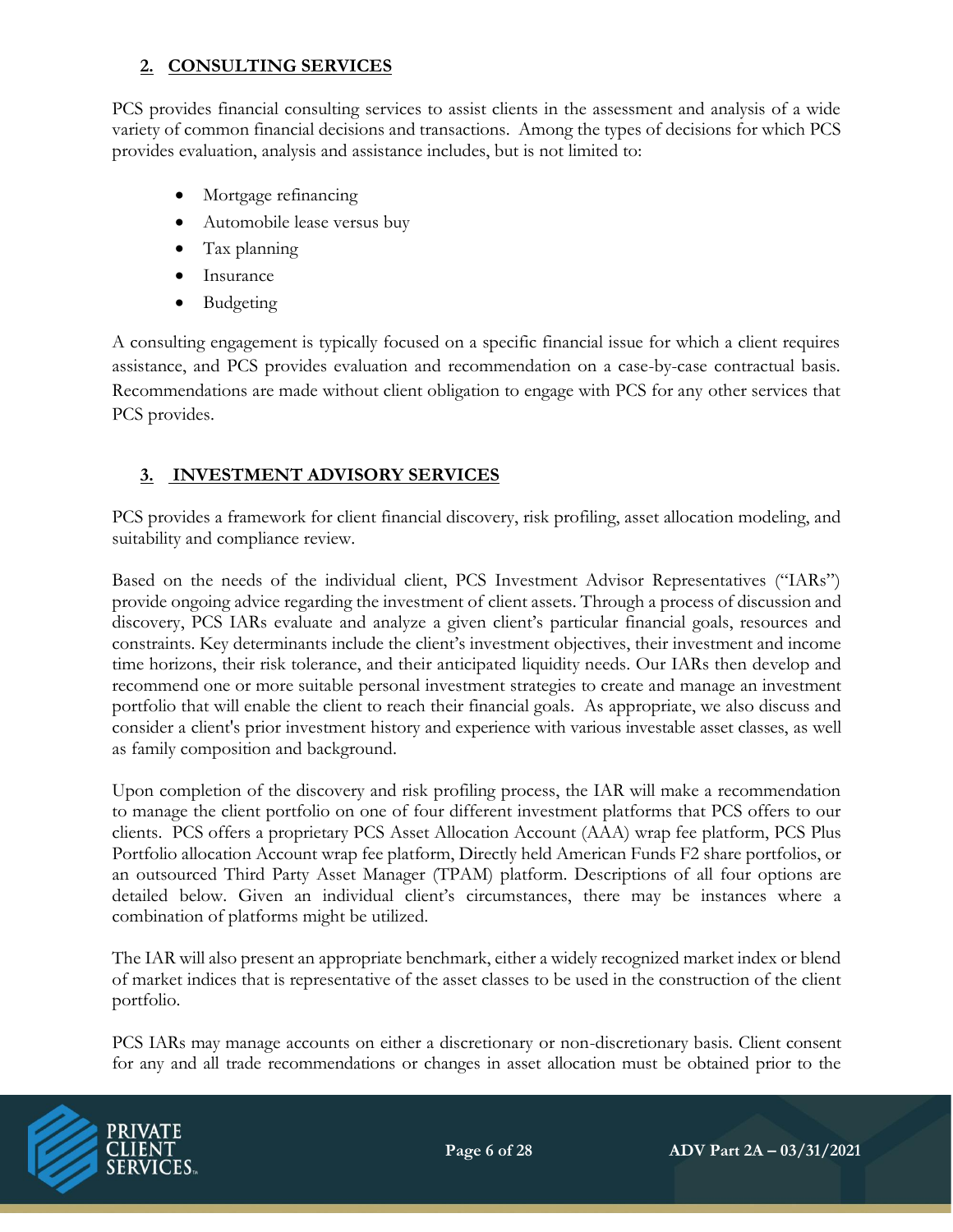execution of such trades or allocation changes within all non-discretionary accounts. Clients who elect to assign discretionary authority to their IAR are not required to approve individual transactional activity. Discretionary authority will be limited to portfolio management activities and do not include any authority related to disbursement of funds from a client account without express instruction from the client for each money movement (Systematic disbursement with approved request excluded).

PCS Plus Portfolios are managed on a discretionary basis and timing of changes to a portfolio makeup are made by the PCS Investment Committee.

Clients may impose reasonable restrictions on investing in certain asset classes, certain types of securities, specific industries or economic sectors, or securities issued by specific companies or entities.

Upon client request only, PCS assists in the development and utilization of a formalized Investment Policy Statement (IPS), which summarizes the general investment goals and objectives of a client and describes the strategies that the Advisor should employ to meet these objectives. Specific information on matters such as asset allocation, risk tolerance, and liquidity requirements would also be included in an IPS.

The supervision, monitoring and review processes for client accounts are described below in Item 13.

Our investment recommendations are not limited to any specific product or service offered by a broker-dealer or insurance company and will generally include advice regarding the following securities:

- Exchange-listed securities
- General Equity Securities (Stock)Warrants
- Corporate debt securities (other than commercial paper)
- Certificates of deposit
- Municipal securities
- Variable life insurance
- Variable annuities
- Mutual fund shares
- United States governmental securities
- Options contracts on securities

Because some types of investments involve certain additional degrees of risk, they will only be implemented when a recommendation is consistent with the client's stated investment objectives, tolerance for risk, liquidity and suitability.

#### **PCS ASSET ALLOCATION ACCOUNT (AAA)**

The PCS AAA platform is a proprietary wrap fee program consisting of five different asset allocation models. The model allocations are strategic, providing five distinct portfolios with fixed target allocations that are optimized across the entire risk and return spectrum. The recommended asset allocation for each of the five models provides a fixed target from which portfolio drift and necessary rebalancing can be calculated.

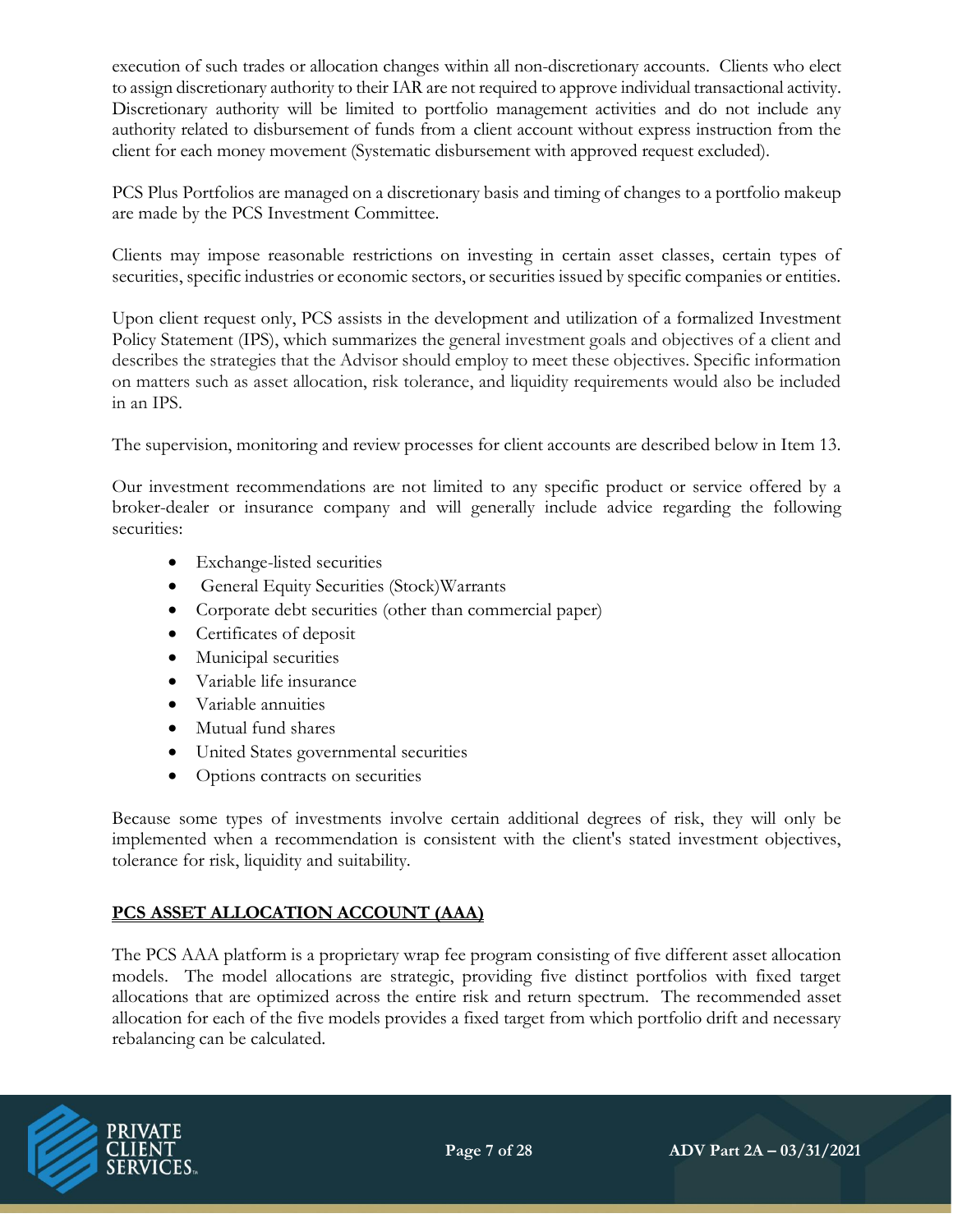Within the allocation to each asset class, PCS IARs will work with the client to make individual security, mutual fund, exchange traded fund, or other investment vehicle recommendations to complete the construction of a given portfolio. For non-discretionary accounts, because client consent is necessary, the implementation of a given model's allocation and subsequent trading and rebalancing does not occur without client acknowledgment and acceptance of any recommendations. Clients are under no obligation to take action on any recommendations.

Because each PCS IAR operates independently, individual security selection recommendations will likely result in portfolios that have identical asset allocations, but different individual investments within each asset class. This may or may not result in different investment performance between accounts with similar asset allocations.

| <b>Model Name:</b>                                                                  | Description                                                                                                                                                                                                                                                 | Allocation                        |
|-------------------------------------------------------------------------------------|-------------------------------------------------------------------------------------------------------------------------------------------------------------------------------------------------------------------------------------------------------------|-----------------------------------|
| Conservative<br>Investment objective: Preservation                                  | For investors who are primarily interested<br>in preserving their investment principal.<br>Investors who choose this model seek low<br>volatility and a low probability of capital<br>loss.                                                                 | 30% Equity<br>70% Fixed Income    |
| <b>Moderate-Conservative</b><br>Investment objective: Income and<br>Moderate Growth | For investors who seek moderate capital<br>appreciation. Investors who choose this<br>model are comfortable with only limited<br>swings in the annual returns earned on their<br>portfolios                                                                 | 50% Equity<br>50% Fixed Income    |
| Moderate<br>Investment objective: Balanced growth                                   | For investors who seek higher potential<br>growth with relatively stable capital<br>appreciation. Investors who choose this<br>model feel that maximizing returns is<br>equally important to minimizing risk.                                               | $60\%$ Equity<br>40% Fixed Income |
| Moderate-Aggressive<br>Investment objective: Capital growth                         | For investors who seek high potential<br>growth. Investors who choose this model<br>are willing to accept an above-average risk<br>in exchange for greater potential gains.                                                                                 | 80% Equity<br>20% Fixed Income    |
| Aggressive<br>Investment objective: Aggressive growth                               | For investors who want to build significant<br>wealth over time, and are willing to accept<br>greater risk to do so. Investors who choose<br>this model will tolerate large market<br>fluctuations in value in exchange for<br>potentially greater returns. | 100% Equity                       |

### **PCS AAA Model Allocations**

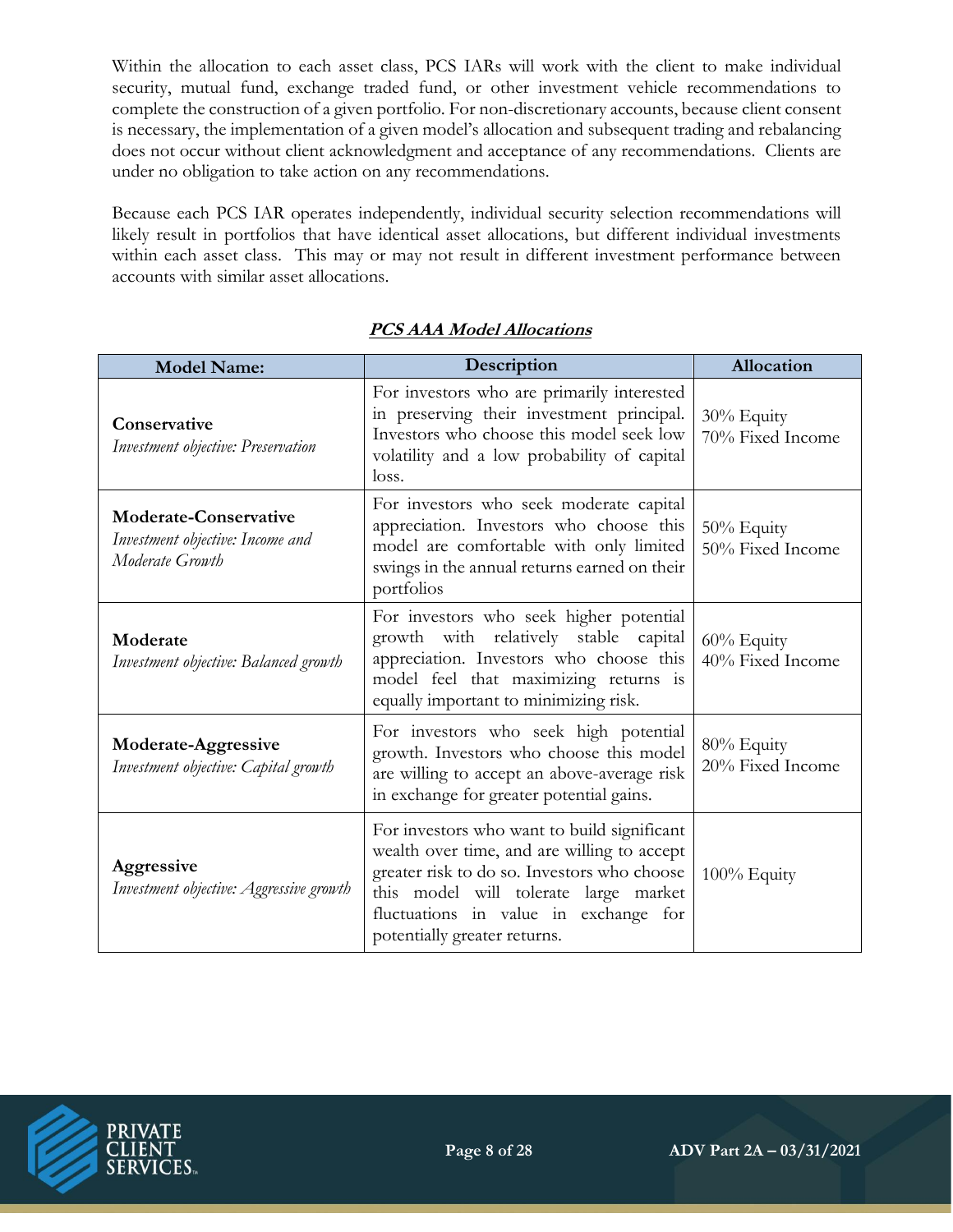#### **PCS PLUS PORTFOLIOS**

The PCS Plus Portfolio platform is a wrap fee program consisting of several models. The portfolios are strategic, providing solutions across five distinct risk bands with fixed target allocations that are optimized across the entire risk and return spectrum. The asset allocation for each of the portfolios provides a fixed target from which portfolio drift and rebalancing is calculated.

Within each portfolio, the PCS Investment Committee will implement portfolio changes disseminated by the third-party investment managers to complete the construction and ongoing management of a given portfolio. The PCS Investment Committee will evaluate recommended changes to portfolios provided by the third party investment managers, but may or may not accept all changes.

The PCS Investment Committee is made up of members representing Research, Marketing, Compliance, Operations, and Executive Management.

#### **AMERICAN FUNDS DISTRIBUTORS, INC. F2 SHARE DIRECTLY HELD FUNDS**

Private Client Services has the ability to actively manage advisory accounts directly held through American Funds Distributors, Inc. (American Funds) in share classes that do not have an up-front or contingent deferred sales charge. Class F-2 shares are designed for investors who choose to compensate their financial professional based on the total assets in their portfolio, rather than commissions or sales charges. This arrangement is often called an "asset-based" or "fee-based" program. Class F-2 shares do not carry a 12b-1 "trailing commission". Fund expenses will vary with each investment selection depending on multiple factors as outlined in the fund prospectus. Please note that Class F-2 shares are not available for purchase in certain employer-sponsored retirement plans, unless they are part of a qualifying fee-based program.

American Funds F-2 funds are managed by advisors on either a discretionary or non-discretionary basis based on the agreement in place with the client, and according to the client's individual needs, goals and objectives. The advisory fee charged for these accounts is 0.50% flat rate annually. These fees are calculated and debited by American Funds quarterly in arrears based on an average daily balance of the account(s). The fees for these accounts are non-negotiable. The accounts are subject to a \$10 setup fee and \$10 annual fee, but not subject to any additional trading related fees through the American Funds platform. The client must acknowledge and agree to allow American Funds to liquidate shares of the funds held in order to cover any applicable advisory or account service fees.

#### **THIRD PARTY ASSET MANAGERS (TPAM)**

PCS has engaged in agreements with several unaffiliated asset managers, known as TPAMs (Third Party Asset Manager). TPAMs offer clients of PCS additional services, investment flexibility, and access to institutional and alternative asset managers. Such access has historically been available only to large institutions, high net worth individuals and accredited investors.

PCS has established a due diligence process to investigate various aspects of each TPAM, including evaluation and analysis of historical investment performance, portfolio manager biographies and backgrounds, trading and operations policies, compliance, code of ethics and overall business enterprise risk.

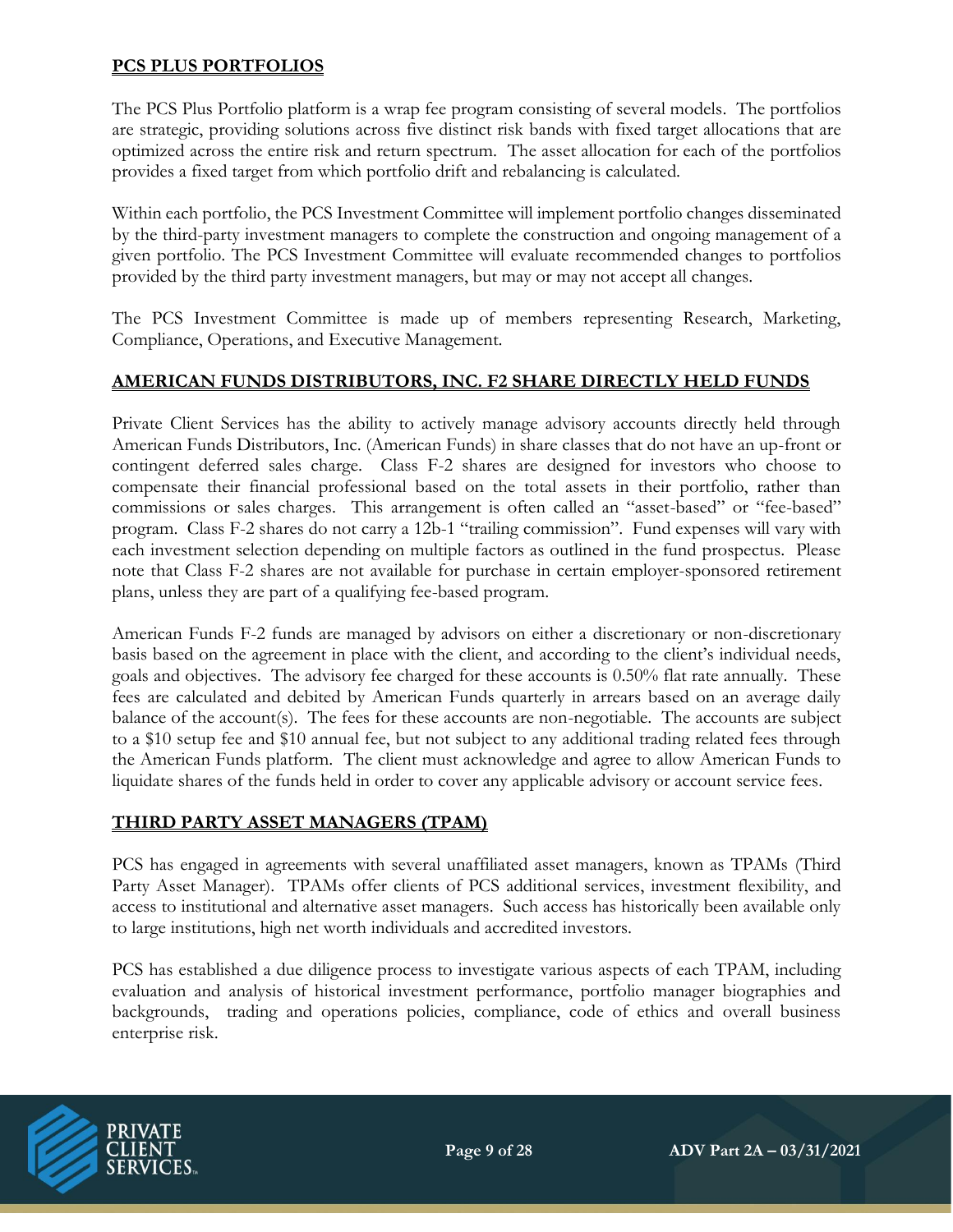The client financial discovery and risk profiling process is similar to the process employed for PCS AAA clients but customized by the TPAM to suit the array of available investment alternatives that a given TPAM may offer. Upon completion of the discovery and TPAM risk profiling processes, PCS IARs will make a recommendation to the client as to which TPAM offers a suitable platform and selection of potential portfolios to meet client objectives. Factors considered in making this determination include account size, risk tolerance, the investment philosophy of the selected TPAM, the suitability of the products offered by the TPAM, and the opinion of the client. Clients should refer to the selected TPAM's Firm Brochure or other disclosure documents for a full description of the services offered by each firm. PCS is available to meet with clients (if desired by the client) to review our relationship with any of the TPAMs.

PCS provides supervisory support and periodic compliance testing to ascertain that client accounts are in compliance with the TPAM asset allocation model that has been recommended. PCS also conducts annual account reviews designed to capture any changes in client circumstances and IAR's will then work with the client to adjust investment strategies as necessary to reflect identified changes.

#### *Monitoring of Investment Performance:*

We monitor client investments and the performance of their portfolios on a periodic basis, based on the procedures and timing intervals delineated in the supervisory procedures of Private Client Services. Investment performance is reported to the client at least quarterly, and a suitability review of investment objectives, risk tolerances and the selected benchmark occurs, (unless specifically denied by the client) at least once annually. IAR's may make recommended changes to a client's investment allocation/portfolio as changes in situation and/or client objective or risk tolerance are identified.

#### *Employee Communications:*

For pension, profit sharing and 401(k) plan clients with individual plan participants exercising control over assets in their own account (''self-directed plans''), we may also provide educational support and investment workshops designed for the plan participants. The nature of the topics to be covered will be determined by us and the client under the guidelines established in ERISA Section 404(c). The educational support and investment workshops will NOT provide plan participants with individualized, tailored investment advice or individualized, tailored asset allocation recommendations.

### **Item 5 Fees and Compensation**

#### **PCS Asset Allocation Account (AAA) Fees:**

The annualized fee for PCS Asset Allocation Accounts (AAA) is charged as a percentage of assets under management, according to the following blended fee schedule:

| <b>Total Account Market Value</b> | <b>Maximum Annual Fee</b> |
|-----------------------------------|---------------------------|
| $$50,000 - $249,999$              | $2.00\%$                  |
| $$250,000 - $499,999$             | $1.75\%$                  |
| $$500,000 - $999,999$             | $1.50\%$                  |
| Over \$1,000,000                  | $1.25\%$                  |

Accounts custodied through Pershing, LLC, fees are billed quarterly, in advance, at the beginning of

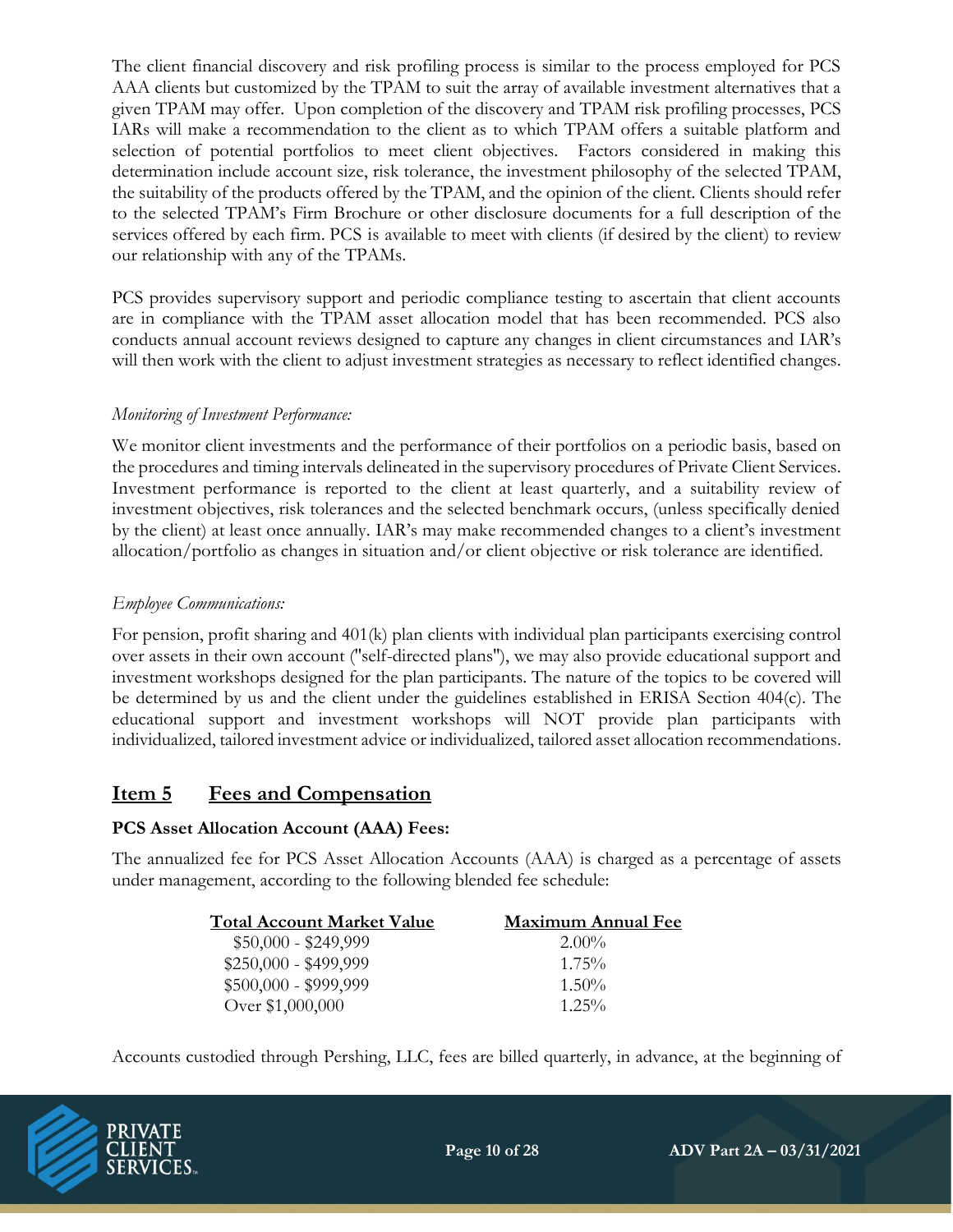each calendar quarter based upon the total market value of the client's account at the end of the previous quarter. Fees will be calculated by Pershing LLC and debited from the account in accordance with the client authorization in the Client Services Agreement. A minimum annual account charge of \$80 applies, regardless of account size, which may, in certain instances, result in the aggregate client fee exceeding 2%.

Discretionary accounts billed through Orion and held through Pershing LLC, Charles Schwab, TD Ameritrade, and/or Pershing Advisor Solutions, have fees billed monthly, in arrears, based upon the average daily balance of the month. Fees are debited from the account in accordance with the client authorization in the Client Services Agreement. A minimum annual fee of \$250.00 will apply to all discretionary accounts, which may, in certain instances, result in the aggregate client fee exceeding 2%. Should the advisory agreement be terminated by either the client or by PCS, a pro rata fee is charged to the client based on the number of days left in the billing period.

A minimum of \$50,000 of assets under management is required for this service. This minimum account size may be negotiable under certain circumstances. Private Client Services may group certain related client accounts for the purposes of achieving the minimum account size and determining the annualized fee. The firm reserves the right to waive the account minimum.

**Limited Negotiability of Advisory Fees**: Although Private Client Services has established the aforementioned maximum fee schedule(s), we retain the discretion to negotiate alternative fees on a client-by-client basis. Client facts, circumstances and needs are considered in determining the fee schedule. These include the complexity of the client, assets to be placed under management, anticipated future additional assets, related accounts, portfolio style, account composition, and reporting needs among other factors. The specific annual fee schedule is identified in the contract between the Advisor and each client.

Discounts may be offered to family members and friends of associated persons of our firm as stated in the contract between the advisor and each client.

#### **PCS Plus Portfolios Fees:**

The annualized fee for PCS Plus Portfolios is charged as a percentage of assets under management and is determined based on the internal costs of the holdings in the portfolios, administrative costs of the program, and an advisory fee:

- Internal costs of the portfolio holdings typically range between  $0.12\%$  and  $0.20\%$  but may vary depending on the internal costs of the assets held within the portfolio.
- The account fees, including administrative and advisor fees are set according to the agreement between the client and the advisor when the account is established and may vary up to the following maximums:

| <b>Total Account Market Value</b> | <b>Maximum Annual Fee</b> |
|-----------------------------------|---------------------------|
| $$50,000 - $249,999$              | $2.00\%$                  |
| $$250,000 - $499,999$             | $1.75\%$                  |
| $$500,000 - $999,999$             | $1.50\%$                  |
| Over \$1,000,000                  | $1.25\%$                  |

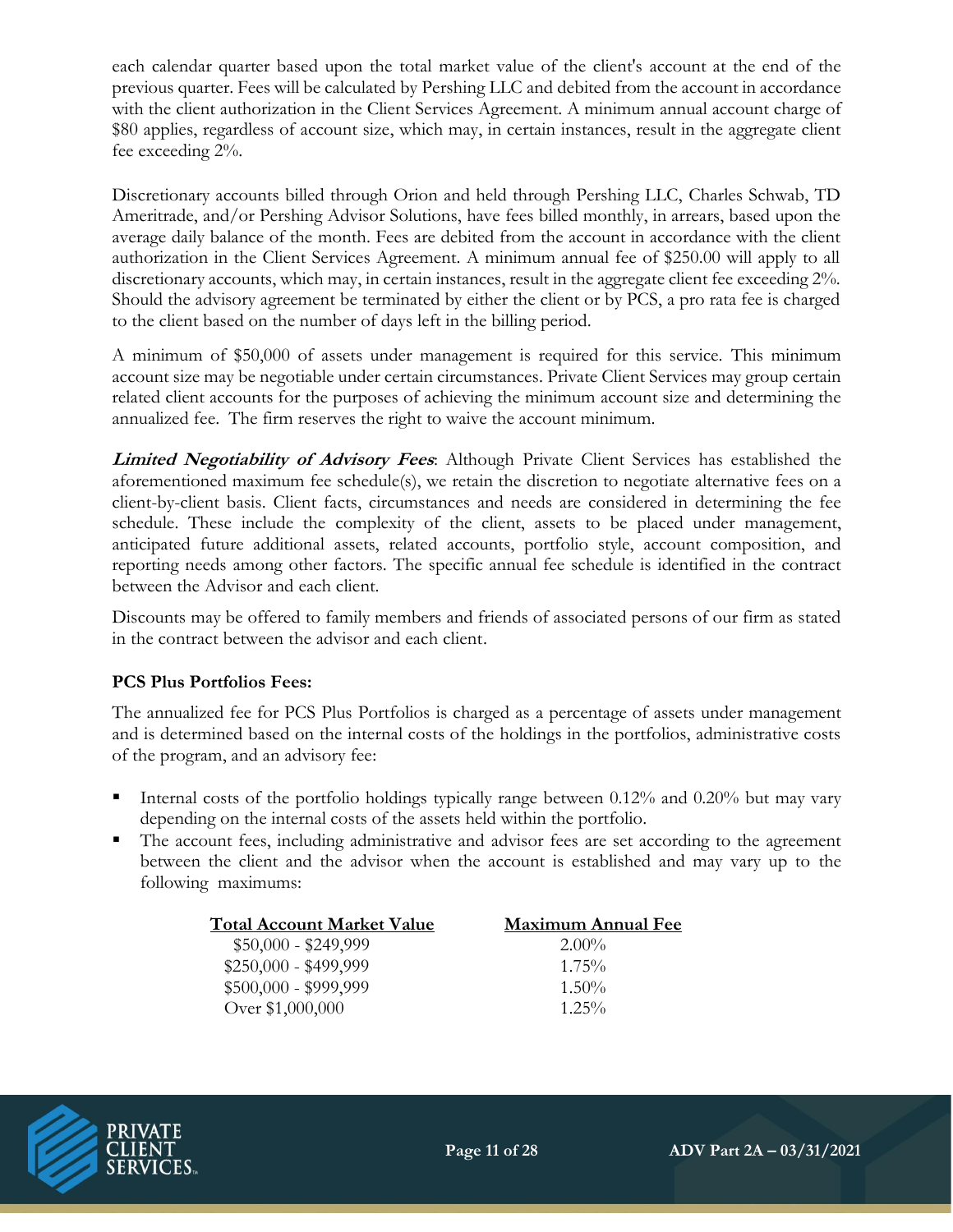Plus Portfolio fees are billed monthly, in arrears, based on the average daily value of the account in a given month. Fees will be calculated by PCS and debited from the account in accordance with the client authorization in the Client Services Agreement. A minimum annual fee of \$250.00 will be charged, which in certain instances may result in the aggregate client fee exceeding 2%.

Should the advisory agreement be terminated by either the client or by PCS, a pro rata fee is charged to the client based on the number of days left in the billing period.

A minimum of \$50,000 of assets under management, invested in the Plus Portfolios is required for this service. This minimum account size may be negotiable under certain circumstances. Private Client Services may group certain related client accounts for the purposes of achieving the minimum account size and determining the annualized fee. The firm reserves the right to waive the account minimum.

**Limited Negotiability of Advisory Fees**: Although Private Client Services has established the aforementioned maximum fee schedule, we retain the discretion to negotiate alternative fees on a client-by-client basis. Client facts, circumstances and needs are considered in determining the fee schedule. These include the complexity of the client, assets to be placed under management, anticipated future additional assets, related accounts, account composition, and reporting needs among other factors. The specific annual fee schedule is identified in the contract between the Advisor and each client.

#### **American Funds FS Shares Directly Held Program Fees:**

The advisory fee charged for the management of the American Funds F2 share directly held Program is a flat 0.50% annual advisory fee.

#### **Third Party Asset Manager (TPAM) Fees**

Clients participating in TPAM managed account programs may be charged various program fees in addition to the advisory fee charged by our firm. In a wrap fee arrangement, clients pay a single fee for advisory, brokerage and custodial services. Client's portfolio transactions may be executed without commission charge in a wrap fee arrangement. In evaluating such an arrangement, the client should also consider that, depending upon the level of the wrap fee charged by the broker-dealer, the amount of portfolio activity in the client's account, and other factors, the wrap fee may or may not exceed the aggregate cost of such services if they were to be provided separately. We will review with clients any separate program fees that may be charged to clients.

We do not enter into an advisory agreement with any client nor do we charge a fee to any client for referrals to third party asset manager. Our fees for such referrals are paid by the referred TPAM who shares with our firm a percentage of the fees received from the client. Client advisory fees are not increased in any way as a result of our referral of any clients to a TPAM. Clients should refer to the TPAM's disclosure document for information regarding its fees, billing practices, minimum required investments and termination of advisory agreements.

#### **FINANCIAL PLANNING FEES**

Private Client Services' Financial Planning fee is determined based on the nature of the services being provided and the complexity of each client's circumstances. All fees are agreed upon prior to entering into an engagement agreement with any client.

Our Financial Planning fees may be calculated and charged on an hourly basis, ranging from \$100 to \$500 per hour. Although the length of time it will take to provide a Financial Plan will depend on each

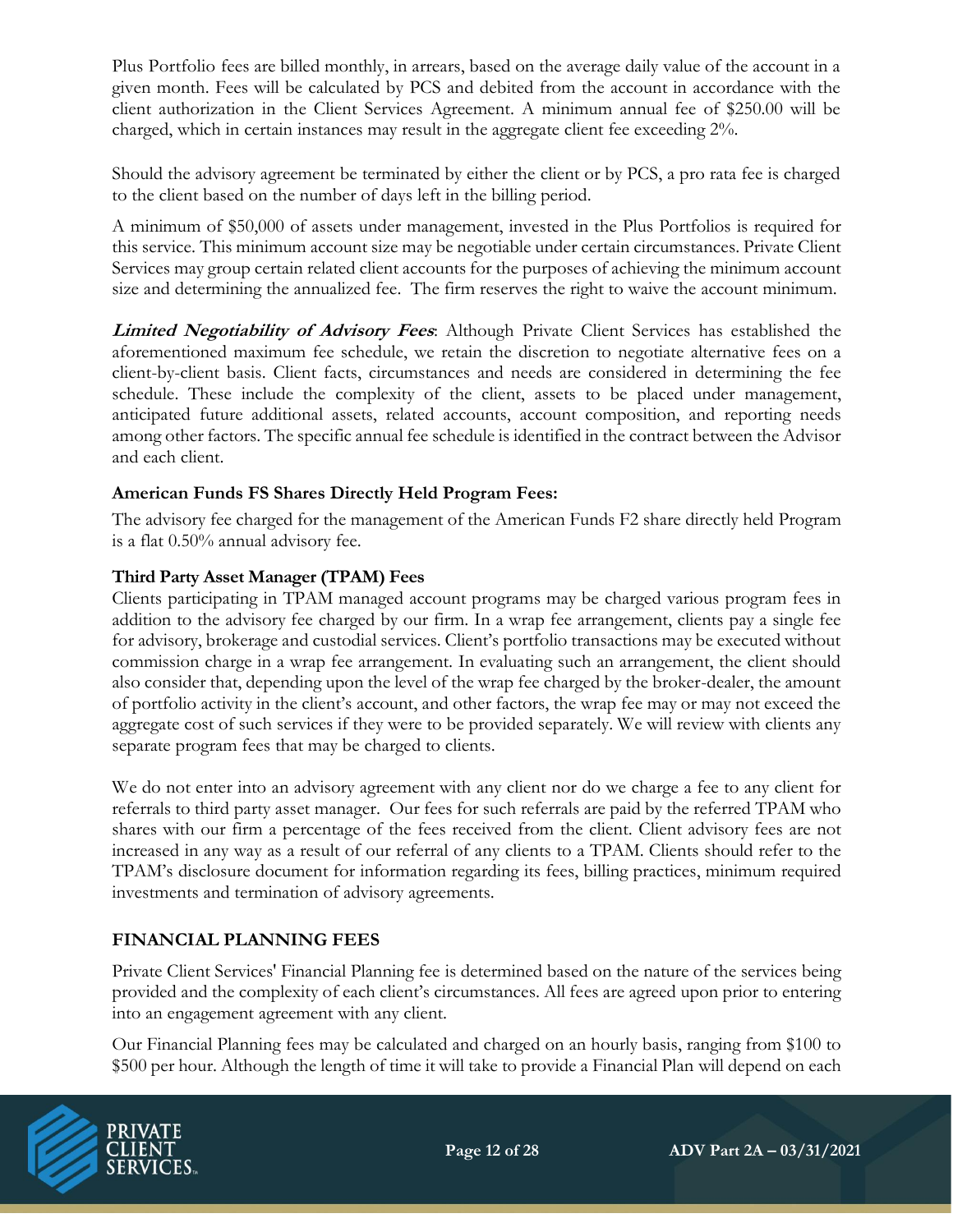client's personal situation, we will provide an estimate for the total hours at the start of the advisory relationship.

Our Financial Planning fees may be calculated and charged on a fixed fee basis, typically ranging from \$250 to \$5000, depending on the specific arrangement reached with the client.

We may request a minimum retainer upon completion of our initial fact-finding session with the client; however, advance payment will never exceed \$600 for work that will not be completed within six months. The balance is due upon completion and delivery of the plan or a client may be on a quarterly billed cycle.

The client may be billed quarterly in arrears based on actual hours accrued or as 1/4 of a yearly flat rate as per the engagement agreement.

PCS has a conflict of interest regarding financial planning and consulting services. Implementation of the recommendations made through financial planning or consulting services through PCS, acting either in its capacity as an RIA or Broker/Dealer, will result in additional costs to the client. Financial planning clients are under no obligation to utilize PCS to implement recommendations made during the financial planning process.

#### **CONSULTING SERVICES FEES**

Private Client Services' Consulting Services fee is determined based on the nature of the services being provided and the complexity of each client's circumstances. All fees are agreed upon prior to entering into a contract with any client.

Our Consulting Services fees may be calculated and charged on an hourly basis, ranging from \$100 to \$500 per hour. An estimate for the total hours is determined at the start of the advisory relationship.

Our Consulting Services may be calculated and charged on a fixed fee basis, typically ranging from \$250 to \$5000 subject to the specific arrangement reached with the client.

Some Consulting Services may be offered to clients on a subscription basis utilizing either an online or system-based platform where the fee for service is collected on a recurring basis. The fees for these services will differ depending on the subscription selected by the client.

#### **GENERAL INFORMATION**

#### **Termination of the Advisory Relationship**:

A client agreement may be canceled at any time, by either party, for any reason upon receipt of 30 days written notice. As disclosed above, certain fees are paid in advance of services provided. Upon termination of any account, any prepaid, unearned fees will be refunded. Where accounts are billed in arrears, a pro rata charge will occur according to the number of days remaining in the billing period.

#### **Mutual Fund or ETF Fees**:

All fees paid to Private Client Services for investment advisory services are separate and distinct from the fees and expenses charged by mutual funds and/or ETFs to their shareholders. Product provider fees and expenses are described in each fund's prospectus. These fees may include a management fee, fund administrative expenses, and a possible distribution fee. If the fund also imposes sales charges, a client may pay an initial sales charge.

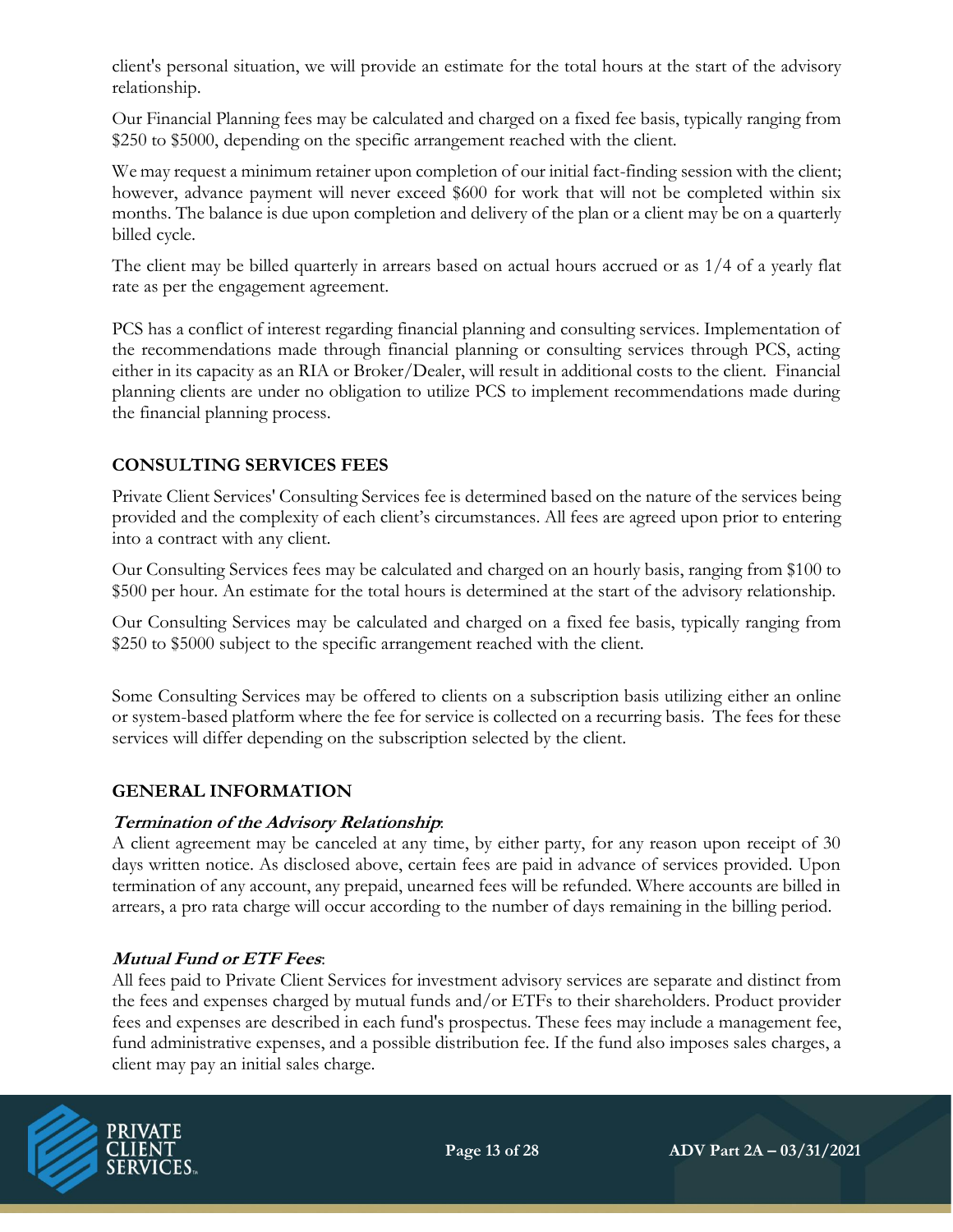There are generally various share classes of mutual funds available for purchase by a client. Each share class has varying fee schedules which may include either an up-front fee, contingent deferred sales charge (CDSC), and/or 12b-1 trail commission. PCS Advisors strive to recommend the lowest cost share class available when making recommendations for portfolio design. There may be situations where the lowest cost option is not available. PCS does not allow the purchase of a C-Share mutual fund inside an advisory account. C-Share funds have a contingent deferred sales charge as well as higher internal expenses than other share class funds. Additionally, any client account that is subject to a mutual fund that pays out a 12b-1 (trail) fee will receive a return of the 12b-1 fee into the client account.

A client could invest in a mutual fund directly, without our services. In that case, the client would not receive the services provided by our firm, which are designed, among other things, to assist the client in determining which mutual fund or funds are most appropriate to each client's financial condition and objectives. Accordingly, the client should review both the fees charged by the funds and our fees to fully understand the total amount of fees to be paid by the client and to thereby evaluate the advisory services being provided.

#### **Additional Fees and Expenses**:

In addition to the advisory fees paid to Private Client Services, clients may also incur certain charges imposed by other third parties, such as broker-dealers, custodians, trust companies, banks and other financial institutions (collectively "Financial Institutions"). These additional charges may include securities brokerage commissions, transaction fees, custodial fees, fees charged by the Independent Managers (charged to all clients other than certain legacy clients whose agreements will reflect the inclusion of these fees), margin costs, charges imposed directly by a mutual fund or ETF in a client's account, as disclosed in the fund's prospectus (e.g., fund management fees and other fund expenses), deferred sales charges, odd-lot differentials, transfer taxes, wire transfer and electronic fund fees, and other fees and taxes on brokerage accounts and securities transactions. The Firm's brokerage practices are described at length in Item 12, below.

#### **Disclosure of Conflict of Price Differential:**

PCS places customer accounts with several custodians, currently Pershing LLC, Pershing Advisor Solutions, Charles Schwab, and TD Ameritrade. Each custodian assesses different charges for its services; therefore, this presents a conflict of interest as PCS earns a different level of compensation at one custodian versus another based on various factors such as individual account size or overall firm assets under management.

Moreover, the Advisor receives access to software and related support as part of its relationship with each Custodian. The software and related systems support may benefit the Advisor, but not its Clients directly. In fulfilling its duties to its Clients, the Advisor endeavors at all times to put the interests of its Clients first. Clients should be aware, however, that the receipt of economic benefits from a Custodian creates a potential conflict of interest since these benefits may influence the Advisor's recommendation of the Custodian over one that does not furnish similar software, systems support, or services.'

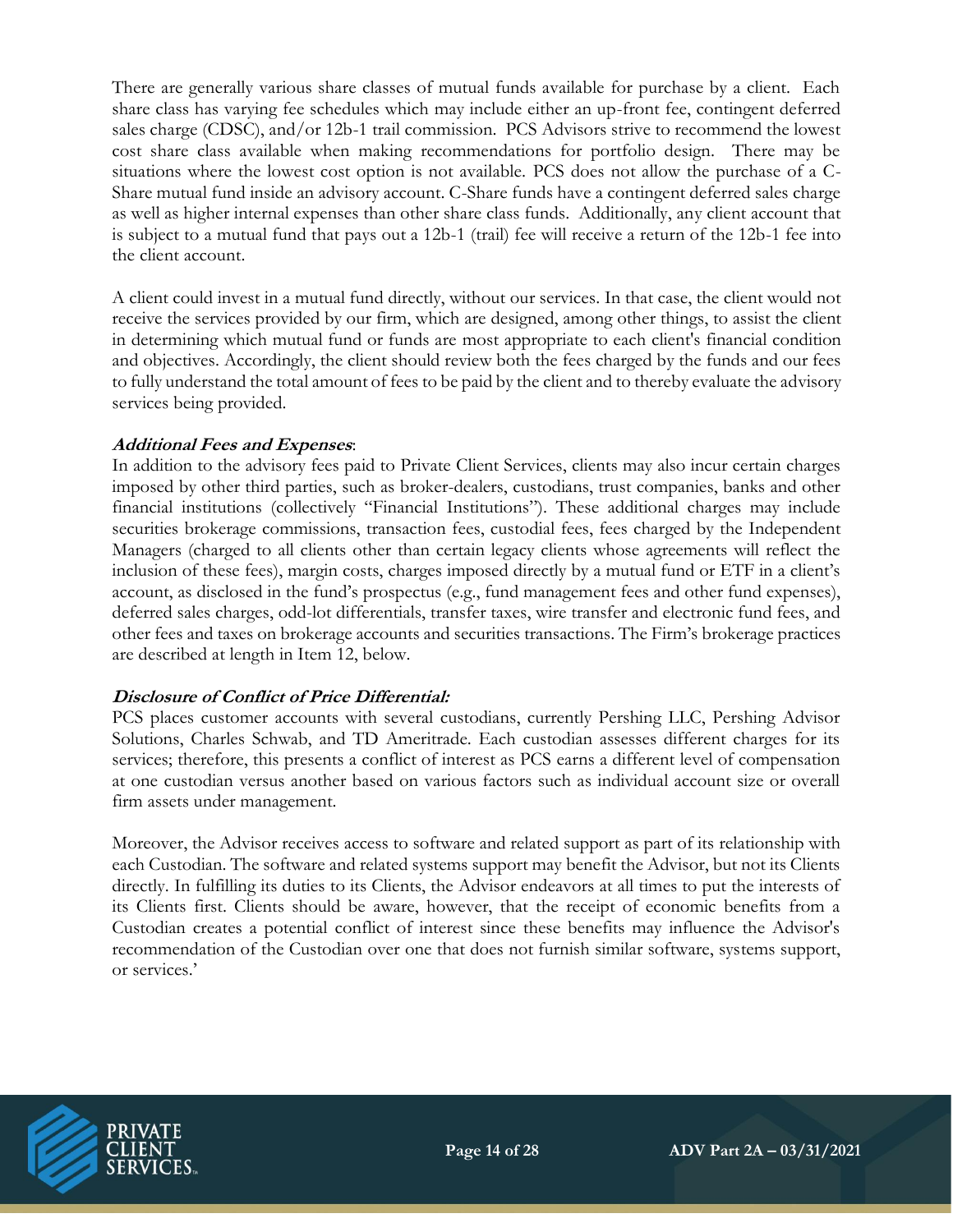#### **Direct Fee Debit**

Clients generally provide Private Client Services and/or certain Independent Managers with the authority to directly debit their accounts for payment of the investment advisory fees. The Financial Institutions that act as the qualified custodian for client accounts, from which the Firm retains the authority to directly deduct fees, have agreed to send statements to clients not less than quarterly detailing all account transactions, including any amounts paid to Private Client Services. Alternatively, clients may elect to have Private Client Services send a separate invoice for direct payment.

#### **Commissions and Sales Charges for Recommendations of Securities**

Clients can engage certain persons associated with Private Client Services (PCS) (but not the Firm directly) to render securities brokerage services under a separate commission-based arrangement. Clients are under no obligation to engage such persons and may choose brokers or agents not affiliated with PCS

Under this arrangement, the Firm's Supervised Persons, in their individual capacities as registered representatives of PCS, may provide securities brokerage services and implement securities transactions under a separate commission-based arrangement. Supervised Persons may be entitled to a portion of the brokerage commissions paid to PCS, as well as a share of any ongoing distribution or service (trail) fees from the sale of mutual funds. PCS may also recommend no-load or load-waived funds, where no sales charges are assessed. Prior to effecting any transactions, clients are required to enter into a separate account agreement with PCS.

A conflict of interest exists to the extent that PCS recommends the purchase or sale of securities where its Supervised Persons receive commissions or other additional compensation as a result of the Firm's recommendation. The Firm has procedures in place to ensure that any recommendations made as part of an advisory agreement by such Supervised Persons are in the best interest of clients. For certain accounts covered by the Employee Retirement Income Security Act of 1974 ("ERISA") and such others that PCS, in its sole discretion, deems appropriate, PCS may provide its investment advisory services on a fee-offset basis. In this scenario, PCS may offset its fees by an amount equal to the aggregate commissions and 12b-1 fees earned by the Firm's Supervised Persons in their individual capacities as Registered Representatives of PCS.

#### **Grandfathering of Minimum Account Requirements**:

Pre-existing advisory clients are subject to Private Client Services' minimum account requirements and advisory fees in effect at the time the client entered into the advisory relationship. Therefore, our firm's minimum account requirements will differ among clients.

#### **Limited Prepayment of Fees**:

Under no circumstances do we require or solicit payment of fees in excess of \$600 more than six months in advance of services rendered.

### **Item 6 Performance-Based Fees and Side-By-Side Management**

Private Client Services does not provide any services for a performance-based fee (i.e., a fee based on a share of capital gains or capital appreciation of a client's assets).

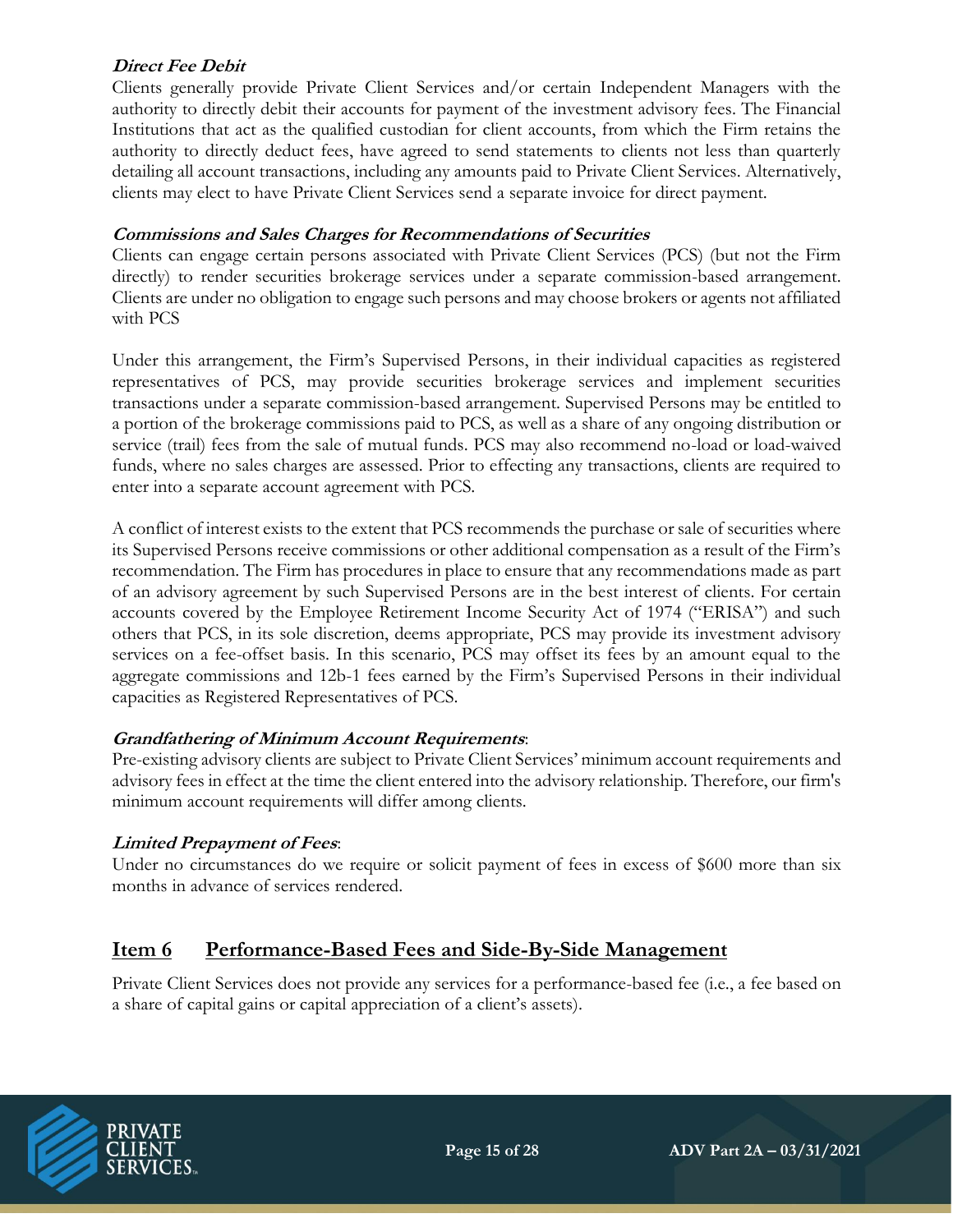# **Item 7 Types of Clients**

Private Client Services provides advisory services to the following types of clients:

- Individuals (other than high net worth individuals)
- Families
- High net worth individuals
- Trust and Estates
- Charitable organizations
- Pension plan sponsors
- Corporations or other businesses not listed above

#### **Item 8 Methods of Analysis, Investment Strategies and Risk of Loss**

#### **METHODS OF ANALYSIS**

All PCS Investment Advisor Representatives operate independently of each other in the utilization of available sources of investment research, economic forecasts, and investment decision making tools. PCS provides a strategic asset allocation framework to all of our IARs for the purpose of creating suitable asset allocation model choices for any given client. The individual IARs will exercise their own discretion regarding the research and analysis tools necessary to support investment decision making, security selection and portfolio construction. Portfolio construction will consist of investment in individual securities, mutual funds, exchange traded funds, unit investment trusts, options or other investment vehicles. PCS supervises and monitors both the suitability of asset allocation and individual security selections on an ongoing basis. We use the following methods of analysis in formulating our investment advice and/or managing client assets:

**Fundamental Analysis.** We attempt to measure the intrinsic value of a security by looking at economic and financial factors, including the overall economy, industry conditions, and the financial condition and management of the company itself, to determine if the security is underpriced (indicating it may be a good time to buy) or overpriced (indicating it may be time to sell).

Fundamental analysis does not attempt to anticipate market movements. This presents a potential risk, as the price of a security can move up or down along with the overall market regardless of the economic and financial factors considered in evaluating the stock.

**Technical Analysis**. Technical analysis is the evaluation of the price and volume trading history and other associated characteristics to help identify price levels where a security might be purchased or sold. Measures of relative strength, trading volume, price support and resistance, price momentum and volatility are some of the attributes of a security which are taken into account when making purchase or sale decisions.

**Mutual Fund and/or ETF Analysis.** We look at the experience and track record of the manager of the mutual fund or ETF in an attempt to determine if that manager has demonstrated an ability to

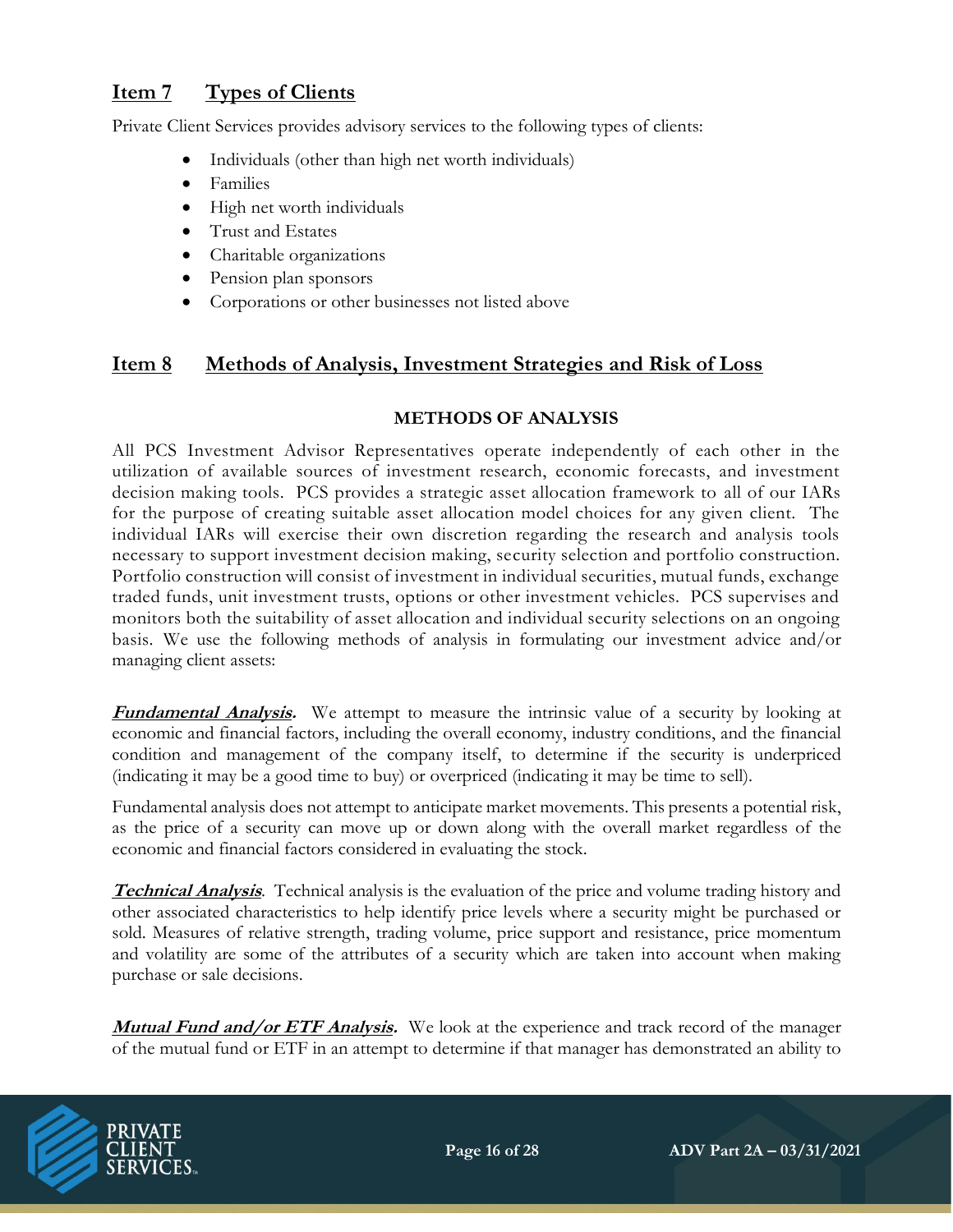achieve investment objectives over the course of a market cycle and in different economic environments. We also look at the underlying assets in a mutual fund or ETF in an attempt to determine if there is significant overlap or duplication in the underlying investments held in other funds in the client's portfolio. We also monitor the funds or ETFs in an attempt to determine that they are continuing to follow their stated investment strategy.

A risk of mutual fund and/or ETF analysis is that, as in all securities investments, past performance does not guarantee future results. A manager who has been successful may not be able to replicate that success in the future. In addition, as we do not control the underlying investments in a fund or ETF, managers of different funds held by the client may purchase the same security, increasing the risk to the client if that security were to fall in value. There is also a risk that a manager may deviate from the stated investment mandate or strategy of the fund or ETF, which could make the holding(s) less suitable for the client's portfolio.

**Third-Party Asset Manager Analysis.** We examine the experience, expertise, investment philosophies, and past performance of independent TPAMs in an attempt to determine if that manager has demonstrated an ability to achieve investment objectives over the course of a market cycle and in different economic environments. We monitor the manager's underlying holdings, strategies, concentrations and leverage as part of our overall periodic risk assessment. Additionally, as part of our due-diligence process, we survey the manager's compliance and business enterprise risks.

A risk of investing with a third-party manager who has been successful in the past is that he/she may not be able to replicate that success in the future. In addition, as we do not control the underlying investments in a third-party manager's portfolio, there is also a risk that a manager may deviate from the stated investment mandate or strategy of the portfolio, making it a less suitable investment for our clients. Moreover, as we do not control the manager's daily business and compliance operations, we may be unaware of the lack of internal controls necessary to prevent business, regulatory or reputational deficiencies.

**Risks for all forms of analysis.** Our securities analysis methods rely on the assumption that the companies whose securities that we purchase and sell, the rating agencies that review these securities, and other publicly-available sources of information about these securities, are providing accurate, timely and unbiased data and analysis. While we are alert to indications that data may be incorrect, there is always a risk that our analysis may be compromised by inaccurate or misleading information.

### **Investment and Trading Techniques Employed**

We may use one or more of the following strategies in managing client accounts, provided that such strategies are appropriate to the needs of the client and consistent with the client's investment objectives, risk tolerance, and time horizons, among other considerations:

**Long-term purchases.** We purchase securities with the idea of holding them in the client's account for a year or longer. Typically we employ this strategy when:

- 1. We believe the securities to be currently undervalued, and/or;
- 2. We want exposure to a particular asset class over time, regardless of the current projection for this class.

A risk in a long-term purchase strategy is that by holding the security for this length of time, we may

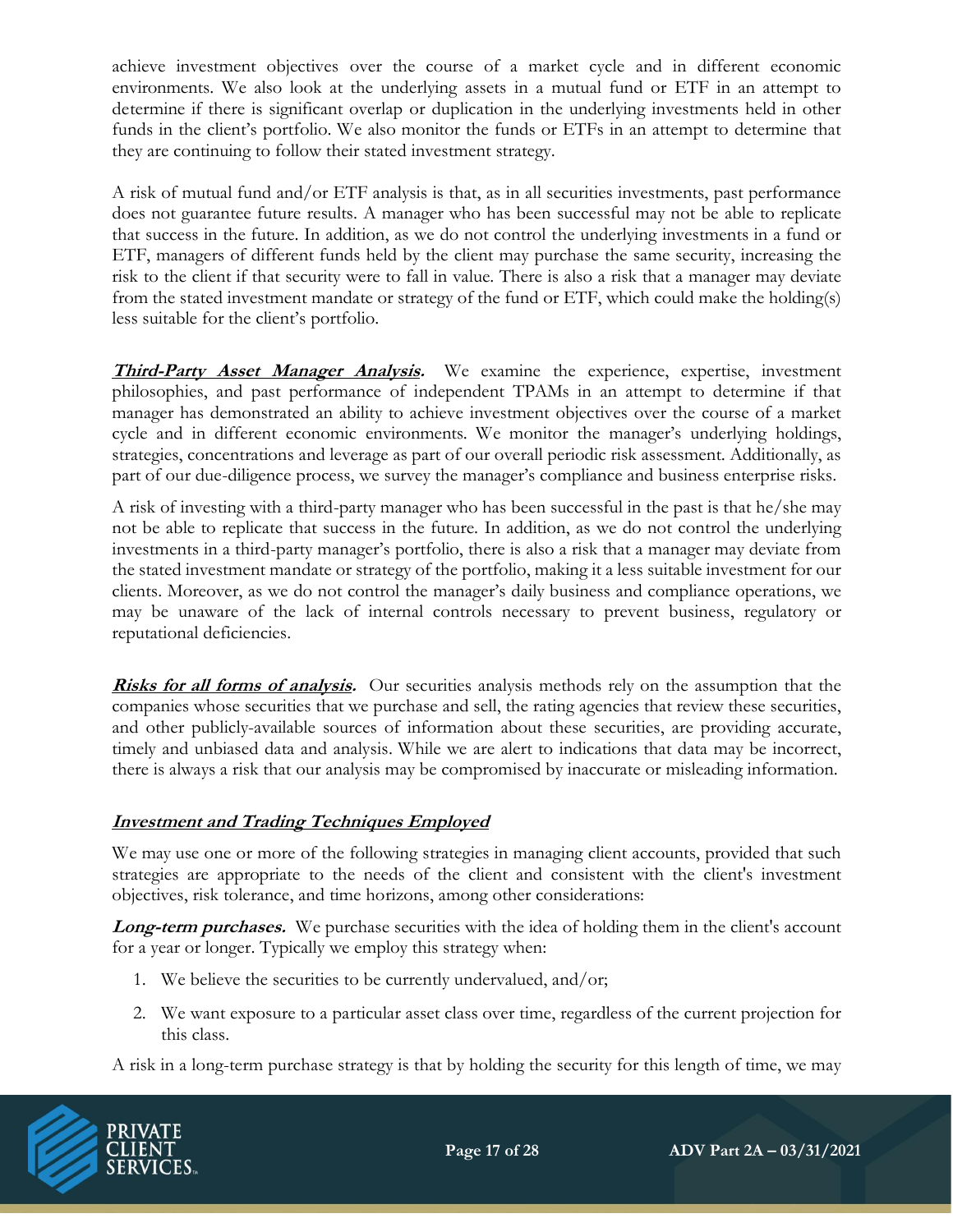not take advantage of short-term gains that could be profitable to a client. Moreover, if our predictions are incorrect, a security may decline sharply in value before we make the decision to sell.

Short-term purchases. When utilizing this strategy, we purchase securities with the idea of selling them within a relatively short time (typically a year or less). We do this in an attempt to take advantage of conditions that we believe will soon result in a price swing in the securities we purchase.

**Trading.** We may purchase securities with the idea of selling them very quickly (typically within 30) days or less). We do this in an attempt to take advantage of our predictions of brief price swings.

Margin transactions. We may purchase securities for your portfolio with money borrowed from your brokerage account. This allows you to purchase more securities than you would be able to with your available cash, and allows us to purchase securities without selling other holdings.

**Option writing.** We may use options as an investment strategy. An option is a contract that gives the buyer the right, but not the obligation, to buy or sell an asset (such as a share of stock) at a specific price on or before a certain date. An option, just like a stock or bond, is a security. An option is also a derivative, because it derives its value from an underlying asset.

The two types of options are calls and puts:

- 1. A call gives us the right to buy an asset at a certain price within a specific period of time. We will buy a call if we have determined that the stock will increase substantially before the option expires.
- 2. A put gives us the holder the right to sell an asset at a certain price within a specific period of time. We will buy a put if we have determined that the price of the stock will fall before the option expires.

We will use options to speculate on the possibility of a sharp price swing. We will also use options to "hedge" a purchase of the underlying security; in other words, we will use an option purchase to limit the potential upside and downside of a security we have purchased in a client portfolio.

We use "covered calls", in which we sell an option on security currently held in a portfolio. In this strategy, the client receives a fee for making the option available, and the person purchasing the option has the right to buy the security from the owner/client at an agreed-upon price.

We use a "spreading strategy", in which we purchase two or more option contracts (for example, a call option that is purchased and a call option that is sold, with both transactions occurring simultaneously) for the same underlying security. This effectively puts the owner/client on both sides of the market, but with the ability to vary price, time and other factors.

**Risk of Loss.** Securities investments are not guaranteed and you may lose money on your investments. Key to a successful relationship with your investment advisor is an accurate and realistic evaluation of your tolerance for risk taking and the ability to absorb adverse investment performance. We ask that you work with us to help us best understand your tolerance for risk.

# **Item 9 Disciplinary Information**

We are required to disclose any legal or disciplinary events that are material to a client's or prospective client's evaluation of our advisory business or the integrity of our management.

The following are disciplinary events relating to our firm and/or our management personnel:

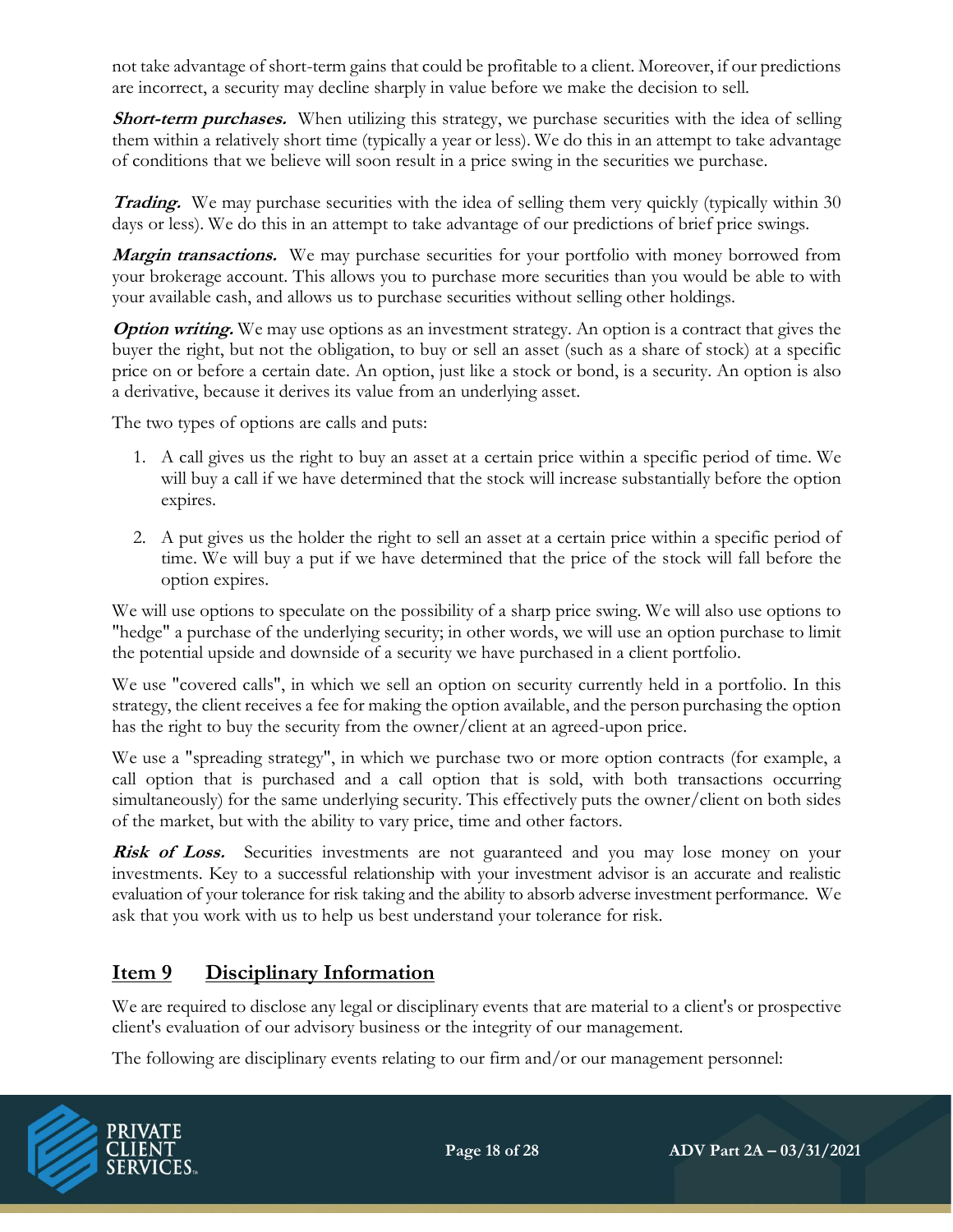**Neither this firm nor its management personnel has any legal or disciplinary events that are material to a client's or prospective client's evaluation of our advisory business or the integrity of our management team.**

### **Item 10 Other Financial Industry Activities and Affiliations**

#### **FIRM Registrations:**

In addition to Private Client Services being a Registered Investment Advisor, our firm is registered as a FINRA member broker/dealer. A list of affiliated broker/dealers is specifically disclosed in Section 7.A. on Schedule D of Form ADV, Part 1, which can be accessed by following the directions provided on the Cover Page of this Firm Brochure.

### **MANAGEMENT PERSONNEL Registrations:**

Management personnel of our firm are registered as Registered Representatives of Private Client Services, an affiliated FINRA member broker/dealer.

While Private Client Services and these individuals endeavor at all times to put the interest of the clients first as part of our fiduciary duty, clients should be aware that the receipt of additional compensation itself creates a conflict of interest, and may affect the judgment of these individuals when making recommendations.

Clients should be aware that the receipt of additional compensation by Private Client Services and its management persons or employees creates a conflict of interest that may impair the objectivity of our firm and these individuals when making advisory recommendations. Private Client Services endeavors at all times to put the interest of its clients first as part of our fiduciary duty as a Registered Investment Advisor; we take the following steps to address this conflict:

- 1. We disclose to clients the existence of all material conflicts of interest, including the potential for our firm and our employees to earn compensation from advisory clients in addition to our firm's advisory fees.
- 2. We disclose to clients that they are not obligated to purchase recommended investment products from our employees or affiliated companies, and that transactions executed in client accounts are entered only with client consent.
- 3. We disclose to the client in a separate disclosure document the compensation we receive in exchange for the client's referral to the selected investment advisor.
- 4. We conduct initial and periodic due diligence on the selected investment advisors to establish that the advisors are suitable to recommend to our clients
- 5. We collect, maintain and document accurate, complete and relevant client background information, including the client's financial goals, objectives and risk tolerance.
- 6. Our firm's management conducts periodic reviews of each client account to verify that all recommendations made to a client are suitable to the client's needs and circumstances.

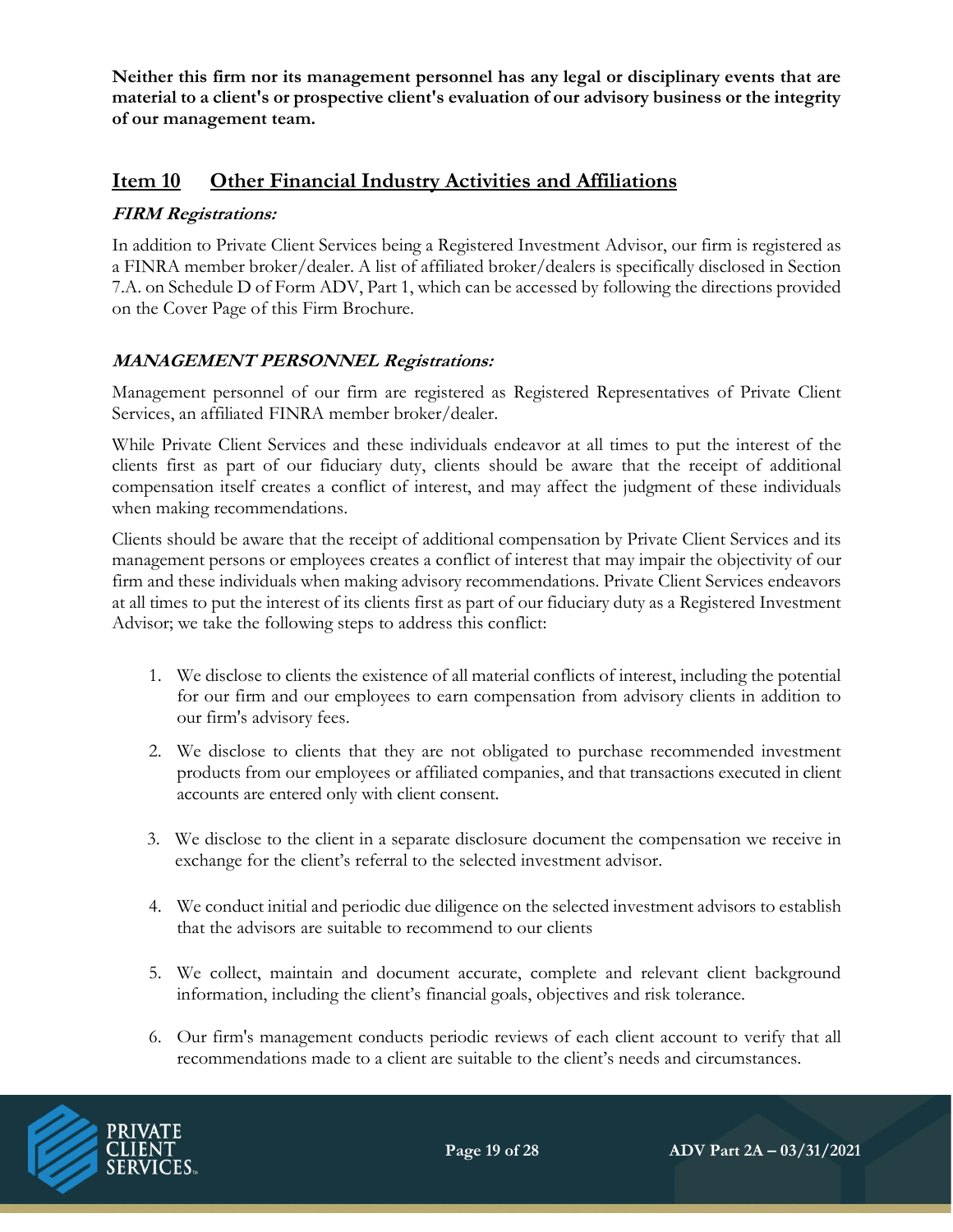- 7. We require that our employees seek prior approval of any outside employment or business activity so that we may ensure that any conflicts of interests in such activities are properly addressed.
- 8. We periodically monitor these outside employment activities to verify that any conflicts of interest continue to be properly addressed by our firm.
- 9. We educate our employees regarding the responsibilities of a fiduciary, including the need for having a reasonable and independent basis for the investment advice provided to clients.

As previously disclosed, we recommend the services of various registered investment advisors to its clients. In exchange for this recommendation, we receive a referral fee from the selected investment advisor. The fee received by us is typically a percentage of the fee charged by that investment advisor to the referred client. The portion of the advisory fee paid to us does not increase the total advisory fee paid to the selected investment advisor by the client. We do not charge the client any fees for these referrals. We will only recommend advisors that pay us a referral fee.

We are aware of the special considerations required under Rule 206(4)-3 of the Investment Advisors Act of 1940. As such, all appropriate disclosure shall be made, and all applicable Federal and State laws will be observed.

### **Item 11 Code of Ethics, Participation or Interest in Client Transactions and Personal Trading**

Our firm has adopted a Code of Ethics which sets forth high ethical standards of business conduct that we require of our employees, including compliance with applicable federal securities laws.

Private Client Services and our personnel owe a duty of loyalty, fairness and good faith towards our clients, and have an obligation to adhere not only to the specific provisions of the Code of Ethics but to the general principles that guide the Code.

Our Code of Ethics includes policies and procedures for the review of quarterly securities transactions reports as well as initial and annual securities holdings reports that must be submitted by the firm's access persons. Among other things, our Code of Ethics also requires the prior approval of any acquisition of securities in a limited offering (e.g., private placement) or an initial public offering. Our code also provides for oversight, enforcement and recordkeeping provisions.

Private Client Services' Code of Ethics further includes the firm's policy prohibiting the use of material non-public information. While we do not believe that we have any particular access to non-public information, all employees are reminded that such information may not be used in a personal or professional capacity.

A copy of our Code of Ethics is available to our advisory clients and prospective clients. You may request a copy by email sent to [esampson@pcsbd.net,](mailto:esampson@pcsbd.net,) or by calling us at 502-451-0600.

Our Code of Ethics is designed to assure that the personal securities transactions, activities and interests of our employees will not interfere with (i) making decisions in the best interest of advisory clients and (ii) implementing such decisions while, at the same time, allowing employees to invest for their own accounts.

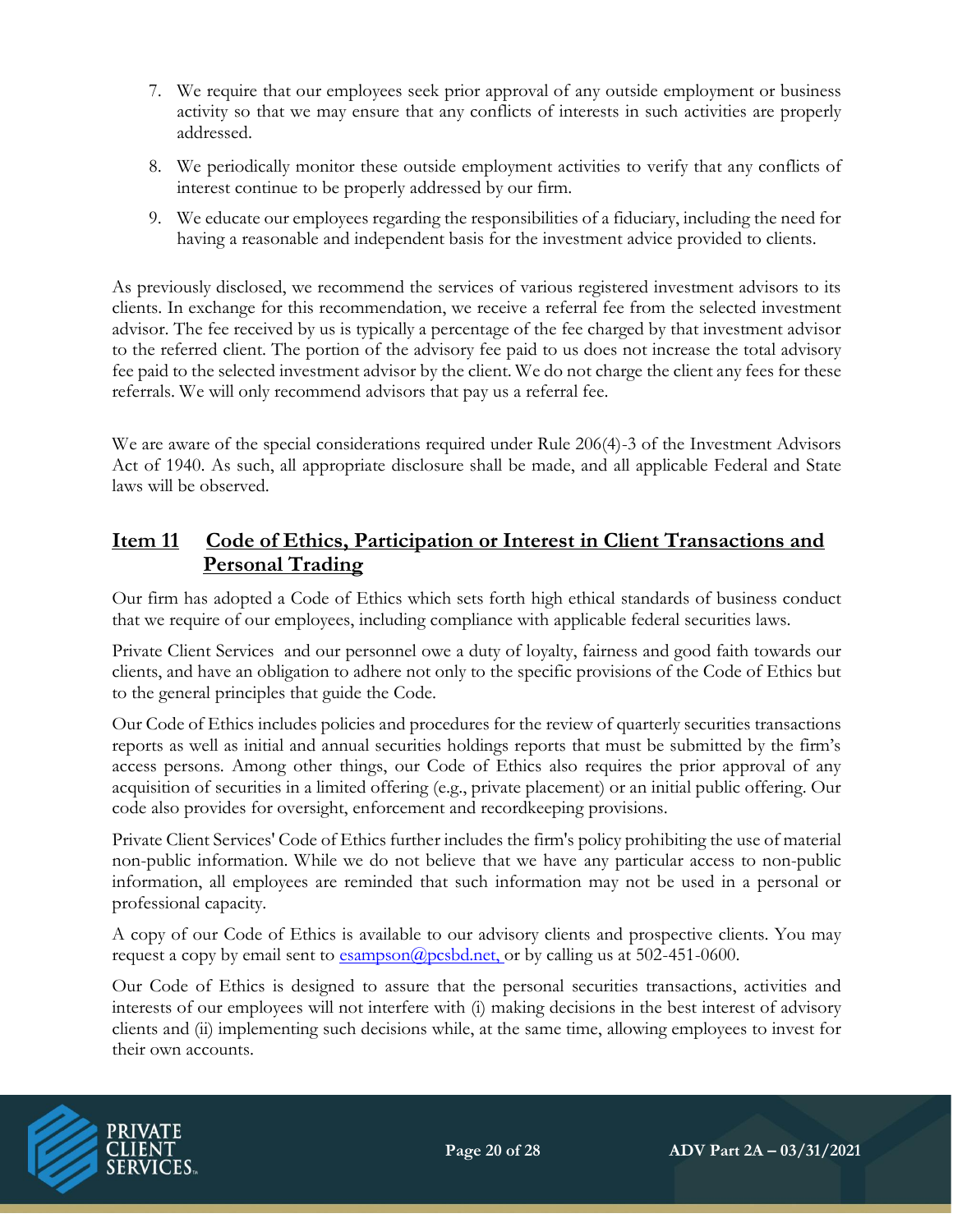Our firm and/or individuals associated with our firm may buy or sell for their personal accounts securities identical to or different from those recommended to our clients. In addition, any related persons may have an interest or position in a certain security which may also be recommended to a client.

It is the expressed policy of our firm that no person employed by us may purchase or sell any security prior to a transaction being implemented for an advisory account, thereby preventing such employees from benefiting from transactions placed on behalf of advisory accounts.

We may aggregate our employee trades with client transactions where possible and when compliant with our duty to seek best execution for our clients. In these instances, participating clients will receive an average share price and transaction costs will be shared equally and on a pro-rata basis. In the instances where there is a partial fill of a particular batched order, we will allocate all purchases prorata, with each account paying the average price. Our employee accounts will be excluded in the prorata allocation.

As these situations represent actual or potential conflicts of interest to our clients, we have established the following policies and procedures for implementing our firm's Code of Ethics, to ensure our firm complies with its regulatory obligations and provides our clients and potential clients with full and fair disclosure of such conflicts of interest:

- 1. No principal or employee of our firm may put his or her own interest above the interest of an advisory client.
- 2. No principal or employee of our firm may buy or sell securities for their personal portfolio where their decision is a result of information received as a result of his or her employment unless the information is also available to the investing public.
- 3. It is the expressed policy of our firm that no person employed by us may purchase or sell any security prior to a transaction being implemented for an advisory account. This prevents such employees from benefiting from transactions placed on behalf of advisory accounts.
- 4. Our firm requires prior approval for any IPO or private placement investments by related persons of the firm.
- 5. We maintain a list of all reportable securities holdings for our firm and anyone associated with this advisory practice that has access to advisory recommendations ("access person"). These holdings are reviewed on a regular basis by our firm's Chief Compliance Officer or his/her designee.
- 6. We have established procedures for the maintenance of all required books and records.
- 7. All clients are fully informed that related persons may receive separate commission compensation when effecting transactions during the implementation process.
- 8. Clients can decline to implement any advice rendered, except in situations where our firm is granted discretionary authority.
- 9. All of our principals and employees must act in accordance with all applicable Federal and State regulations governing registered investment advisory practices.
- 10. We require delivery and acknowledgement of the Code of Ethics by each supervised person of our firm.

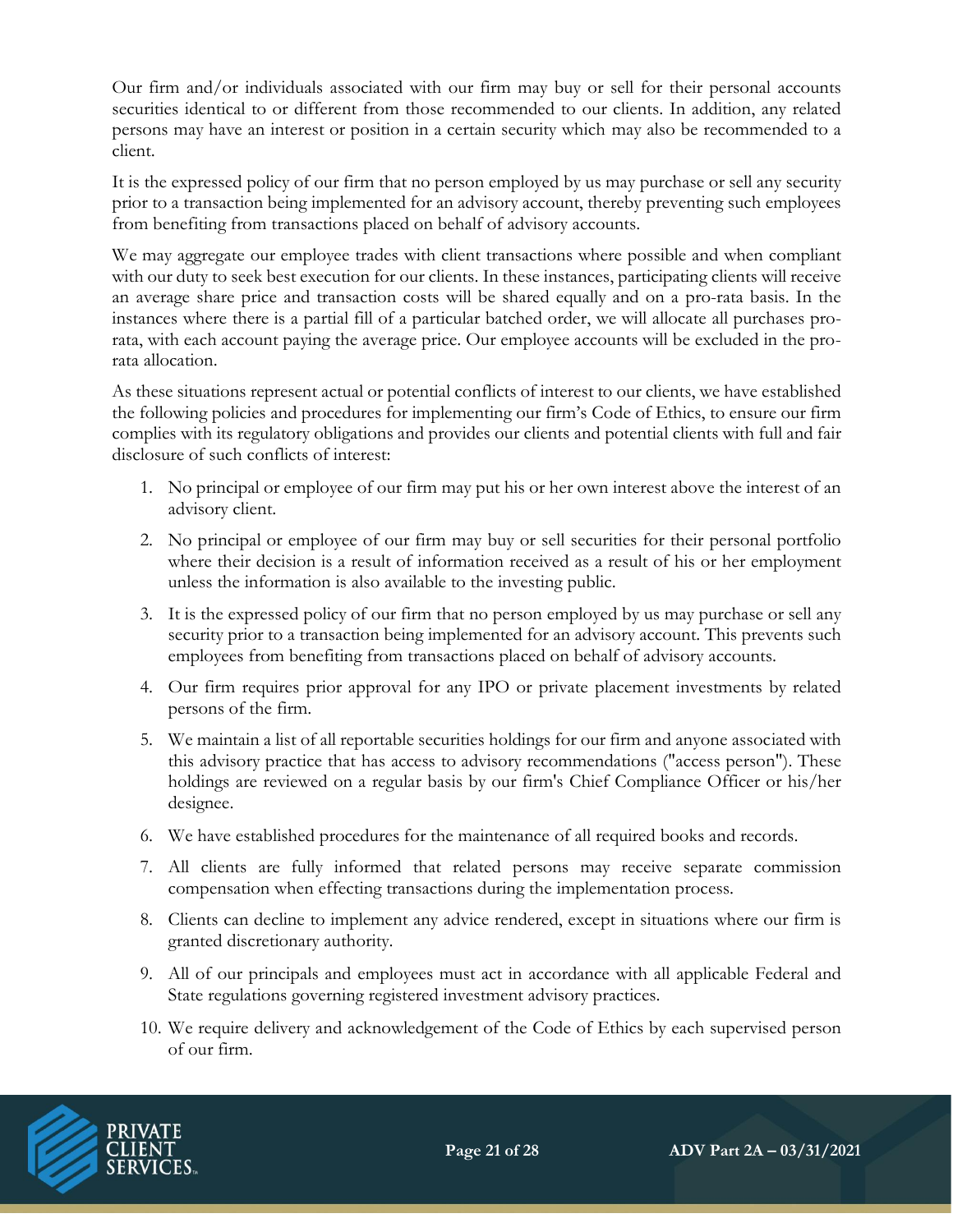- 11. We have established policies requiring the reporting of Code of Ethics violations to our senior management.
- 12. Any individual who violates any of the above restrictions may be subject to termination.

As disclosed in the preceding section of this Brochure (Item 10), related persons of our firm are separately registered as securities representatives of a broker-dealer, investment advisor representatives of another registered investment advisor, and/or licensed as an insurance agent/broker of various insurance companies. Please refer to Item 10 for a detailed explanation of these relationships and important conflict of interest disclosures.

# **Item 12 Brokerage Practices**

Private Client Services receives benefits such as technology, marketing, and or other expenses paid for by third parties which are not predicated on any sales activities, asset transfer, or other asset driven criteria.

Private Client Services participates in the TD Ameritrade Institutional program. TD Ameritrade Institutional is a division of TD Ameritrade, Inc. ("TD Ameritrade"), member FINRA/SIPC. TD Ameritrade is an independent and unaffiliated SEC-registered broker-dealer. TD Ameritrade offers to independent investment Advisors services which include custody of securities, trade execution, clearance and settlement of transactions. Private Client Services receives some benefits from TD Ameritrade through its participation in the program. (Please see the disclosure under Item 14 below.)

Private Client Services utilizes brokerage services of Pershing Advisory Solutions (PAS). PAS offers to independent investment Advisors services which include custody of securities, trade execution, clearance and settlement of transactions. Private Client Services also receives some benefits from PAS through its brokerage services.

Private Client Services will block trades where possible and when advantageous to clients. This blocking of trades permits the trading of aggregate blocks of securities composed of assets from multiple client accounts, so long as transaction costs are shared equally and on a pro-rated basis between all accounts included in any such block.

Block trading may allow us to execute equity trades in a timelier, more equitable manner, at an average share price. Private Client Services will typically aggregate trades among clients whose accounts can be traded at a given broker, and generally will rotate or vary the order of brokers through which it places trades for clients on any particular day. Private Client Services' block trading policy and procedures are as follows:

- 1. Transactions for any client account may not be aggregated for execution if the practice is prohibited by or inconsistent with the client's advisory agreement with Private Client Services or our firm's order allocation policy.
- 2. The trading desk in concert with the program manager must determine that the purchase or sale of the particular security involved is appropriate for the client and consistent with the client's investment objectives and with any investment guidelines or restrictions applicable to the client's account.

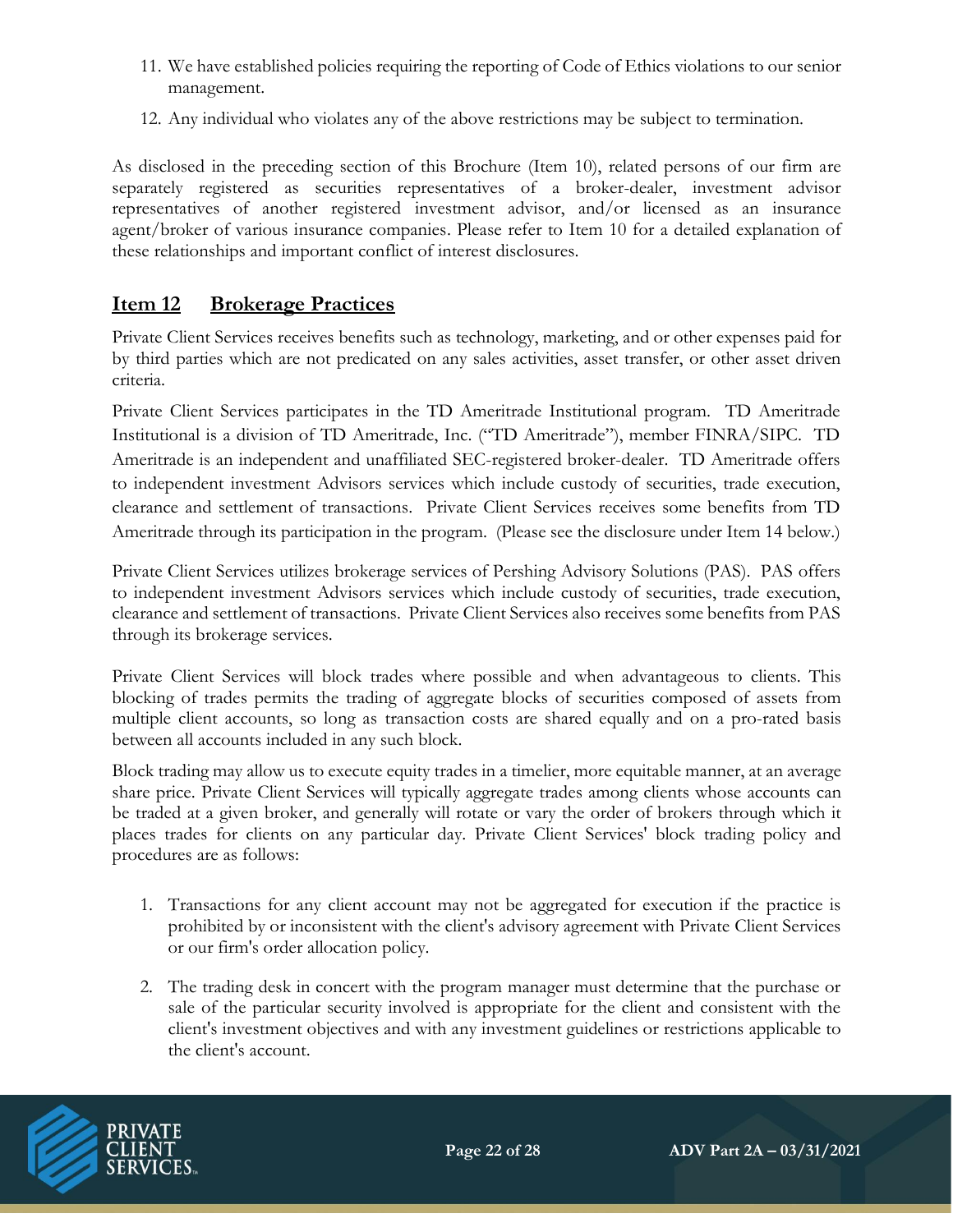- 3. The program manager must reasonably believe that the order aggregation will benefit, and will enable Private Client Services to seek best execution for each client participating in the aggregated order. This requires a good faith judgment at the time the order is placed for the execution. It does not mean that the determination made in advance of the transaction must always prove to have been correct in the light of a "20-20 hindsight" perspective. Best execution includes the duty to seek the best quality of execution, as well as the best net price.
- 4. Prior to entry of an aggregated order, a written order ticket must be completed which identifies each client account participating in the order and the proposed allocation of the order, upon completion, to those clients.
- 5. If the order cannot be executed in full at the same price or time, the securities actually purchased or sold by the close of each business day must be allocated pro rata among the participating client accounts in accordance with the initial order ticket or other written statement of allocation. However, adjustments to this pro rata allocation may be made to participating client accounts in accordance with the initial order ticket or other written statement of allocation. Furthermore, adjustments to this pro rata allocation may be made to avoid having odd amounts of shares held in any client account, or to avoid excessive ticket charges in smaller accounts.
- 6. Generally, each client that participates in the aggregated order must do so at the average price for all separate transactions made to fill the order, and must share in the commissions on a pro rata basis in proportion to the client's participation. Under the client's agreement with the custodian/broker, transaction costs may be based on the number of shares traded for each client.
- 7. If the order will be allocated in a manner other than that stated in the initial statement of allocation, a written explanation of the change must be provided to and approved by the Chief Compliance Officer no later than the morning following the execution of the aggregate trade.
- 8. Private Client Services' client account records separately reflect, for each account in which the aggregated transaction occurred, the securities which are held by, and bought and sold for, that account.
- 9. Funds and securities for aggregated orders are clearly identified on Private Client Services' records and to the broker-dealers or other intermediaries handling the transactions, by the appropriate account numbers for each participating client.
- 10. No client or account will be favored over another.

# **Item 13 Review of Accounts**

### **Private Client Services Asset Allocation Account (AAA)**

**REVIEWS**: While the underlying securities and transaction activity within AAA accounts are continually monitored by Advisory representatives, these accounts are also offered a client review at least annually. Accounts are reviewed in the context of the client's investment objectives, risk tolerance and time horizon, as well as the target asset allocation for each model portfolio and any investment restrictions provided by the client. More frequent reviews may be triggered by material changes in

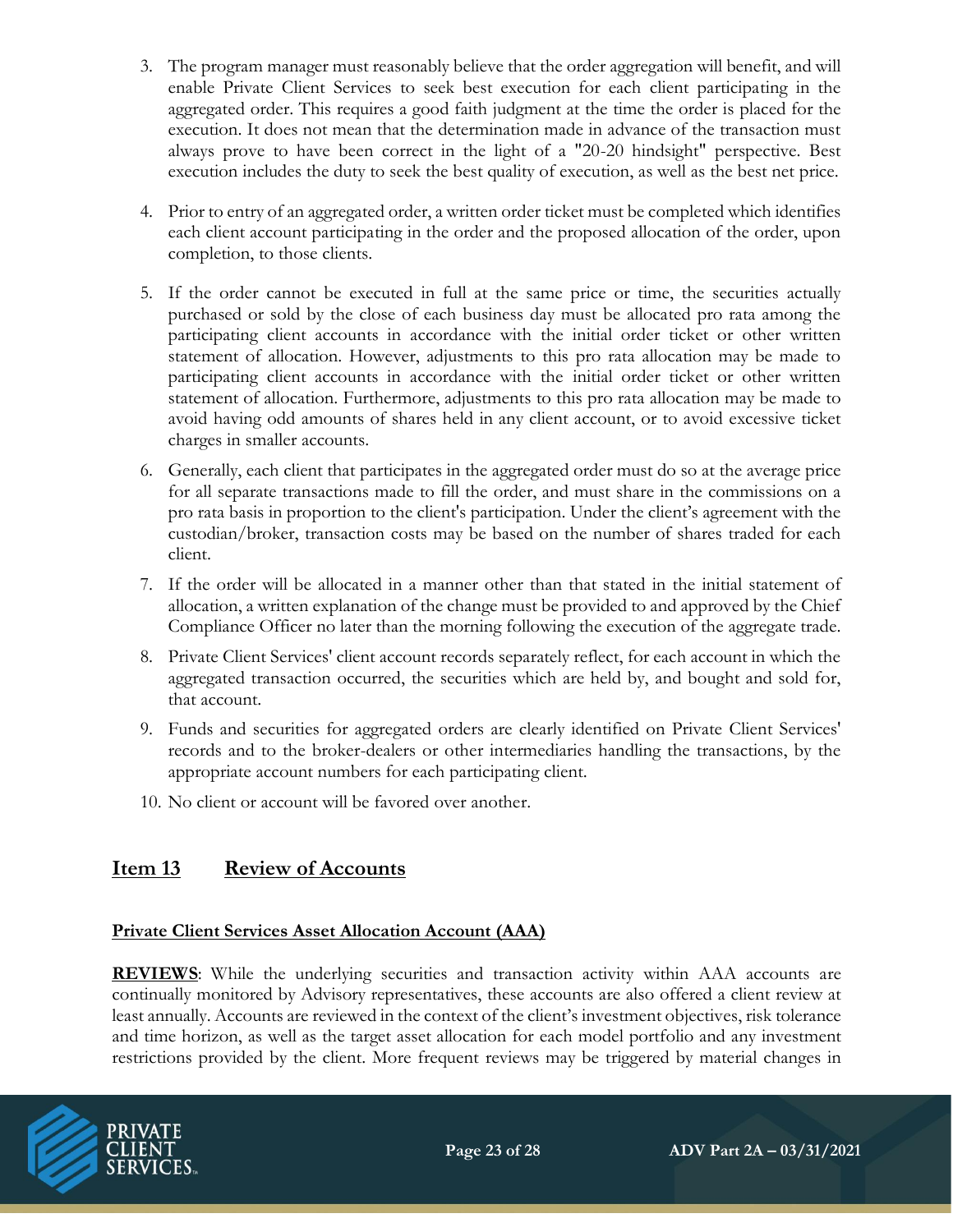variables such as the client's individual circumstances, significant contributions or withdrawals from the portfolio, or the market, political or economic environment.

These accounts are also periodically reviewed by: RIA Program Manager and/or Designated Firm Principals

**REPORTS**: Private Client Services, through our custodians, provide monthly/quarterly, or ad hoc reports summarizing account performance, transaction history, balances and current holdings. The client is also reminded to notify us if there have been changes in the client's financial situation or investment objectives and whether the client wishes to impose investment restrictions or modify existing restrictions.

#### **Private Client Services Plus Portfolios**

**REVIEWS**: Plus Portfolios are continually monitored to ensure portfolio compliance with stated objectives, risk tolerance, and allocation. Plus Portfolios are subject to auto rebalancing of portfolio holdings depending on the amount of "Drift" (or changes to portfolio values based on performance of individual holdings within the portfolio).

Plus Portfolios, on at least a quarterly basis, are reviewed to identify any potential changes in portfolio holdings in order to maintain the portfolio objective, risk tolerance, or to improve potential returns within the portfolio.

**REPORTS**: Private Client Services provides monthly/quarterly or ad hoc reports summarizing account performance, transaction history, balances and current holdings. The client is also reminded to notify their advisor if there have been changes in the client's financial situation or investment objectives and whether the client wishes to impose investment restrictions or modify existing restrictions.

#### **Third Party Money Managers (TPAM)**

**REVIEWS:** These client accounts should refer to the TPAM's Firm Brochure (or other disclosure document used in lieu of the brochure) for information regarding the nature and frequency of reviews provided by that independent registered investment advisor.

PCS periodically reviews TPAM reports summarizing account performance, transaction and rebalancing history, balances and current holdings. PCS monitors the suitability of asset allocation models as selected by the client in the TPAM account agreement.

These accounts are reviewed by: RIA Program Manager and/or Designated Firm Principal.

**REPORTS:** These clients should refer to the TPAM's Firm Brochure (or other disclosure document used in lieu of the brochure) for information regarding the nature and frequency of reports provided by that independent registered investment advisor.

Private Client Services does not typically provide reports in addition to those provided by the independent registered investment advisor selected to manage the client's assets.

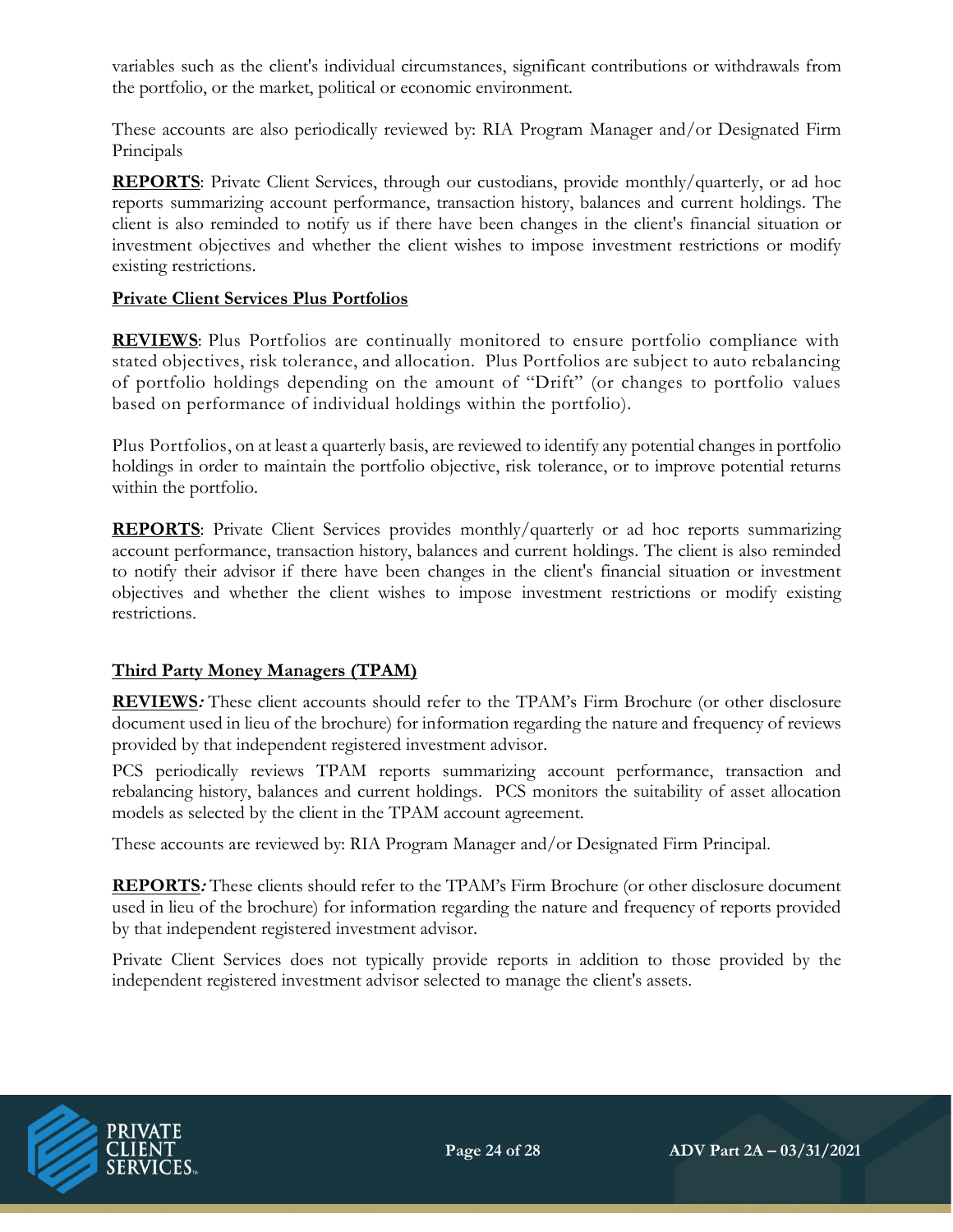#### **FINANCIAL PLANNING SERVICES**

**REVIEWS:** While reviews may occur at different stages depending on the nature and terms of the specific engagement agreement, typically no formal reviews will be conducted for Financial Planning clients unless otherwise contracted for.

All deliverables called for under financial planning engagement agreements are monitored and delivery verified by the RIA Program Manager.

**REPORTS**: Financial Planning clients will receive a completed financial plan per the engagement agreement. Additional reports will not typically be provided unless otherwise contracted for within the engagement agreement.

### **CONSULTING SERVICES**

**REVIEWS:** While reviews may occur at different stages depending on the nature and terms of the specific engagement, typically no formal reviews will be conducted for Consulting Services clients unless otherwise contracted for. Such reviews will be conducted by the client's account representative.

**REPORTS:** These client accounts will receive reports as contracted for at the inception of the advisory engagement.

### **Item 14 Client Referrals and Other Compensation**

It is Private Client Services' policy not to engage solicitors (unless specifically accepted by PCS and the relationship disclosed to the client) or to pay related or non-related persons for referring potential clients to our firm.

It is Private Client Services' policy not to accept or allow our related persons to accept any form of compensation, including cash, sales awards or other prizes, from a non-client in conjunction with the advisory services we provide to our clients.

As disclosed under Item 12, above, Private Client Services participates in TD Ameritrade's institutional customer program and Private Client Services may recommend TD Ameritrade to Clients for custody and brokerage services. There is no direct link between Private Client Services' participation in the program and the investment advice it gives to its Clients, although Private Client Services receives economic benefits through its participation in the program that are typically not available to TD Ameritrade retail investors. These benefits include the following products and services (provided without cost or at a discount): receipt of duplicate Client statements and confirmations; research related products and tools; consulting services; access to a trading desk serving Private Client Services participants; access to block trading (which provides the ability to aggregate securities transactions for execution and then allocate the appropriate shares to Client accounts); the ability to have advisory fees deducted directly from Client accounts; access to an electronic communications network for Client order entry and account information; access to mutual funds with no transaction fees and to certain institutional money managers; and discounts on compliance, marketing, research, technology, and practice management products or services provided to Advisor by third party vendors.

TD Ameritrade may also have paid for business consulting and professional services received by

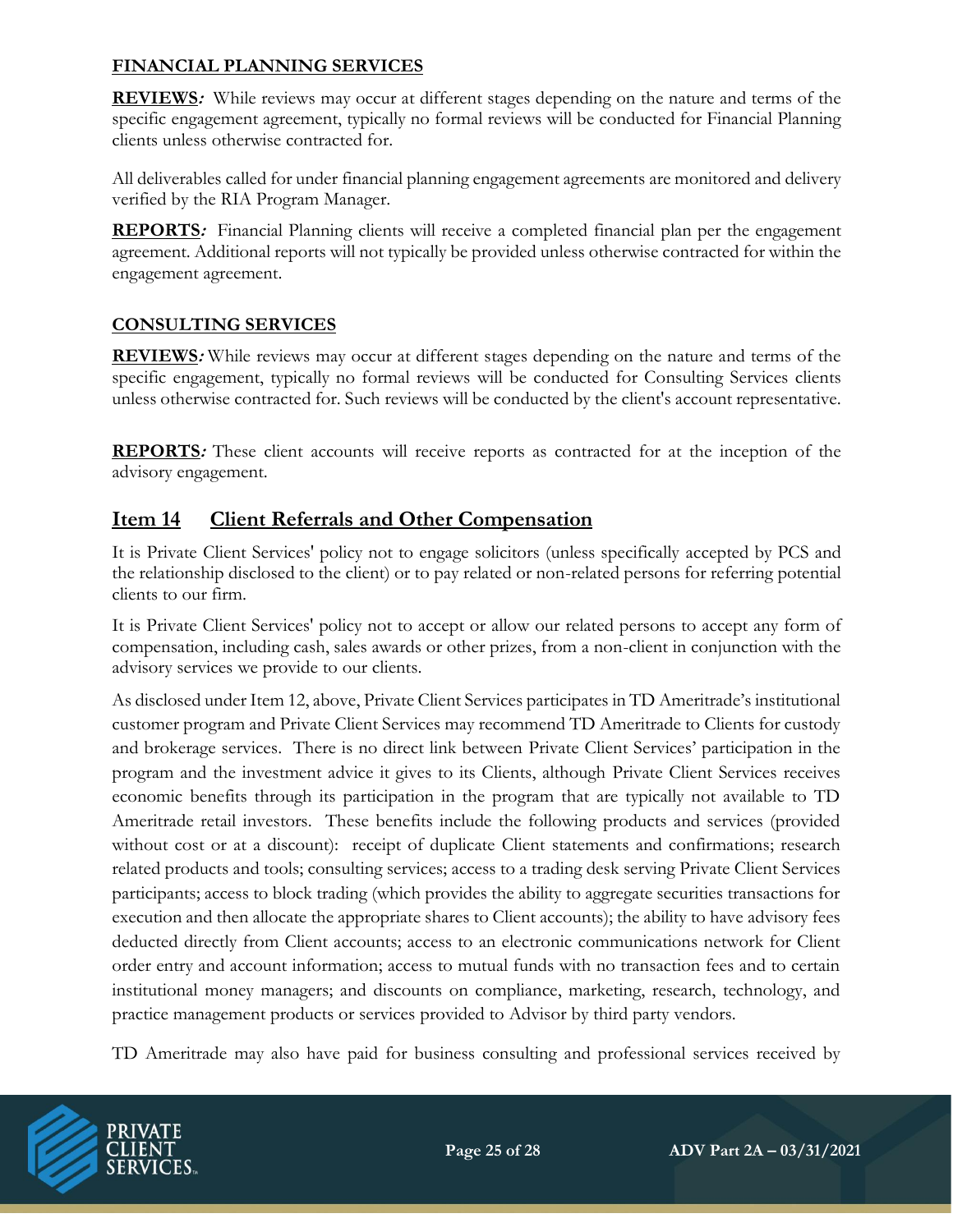Private Client Services' related persons. Some of the products and services made available by TD Ameritrade through the program may benefit Private Client Services but may not benefit its Client accounts. These products or services may assist Private Client Services in managing and administering Client accounts, including accounts not maintained at TD Ameritrade. Other services made available by TD Ameritrade are intended to help Private Client Services manage and further develop its business enterprise. The benefits received by Private Client Services or its personnel through participation in the program do not depend on the amount of brokerage transactions directed to TD Ameritrade. As part of its fiduciary duties to clients, Private Client Services endeavors at all times to put the interests of its clients first. Clients should be aware, however, that the receipt of economic benefits by Private Client Services or its related persons in and of itself creates a potential conflict of interest and may indirectly influence the Private Client Services' choice of TD Ameritrade for custody and brokerage services.

Private Client Services may recommend/require that clients establish brokerage accounts with the Schwab Advisor Services division of Charles Schwab & Co., Inc. (Schwab), a registered broker-dealer, member SIPC, to maintain custody of clients' assets and to effect trades for their accounts. The final decision to custody assets with Schwab is at the discretion of the Advisor's clients, including those accounts under ERISA or IRA rules and regulations, in which case the client is acting as either the plan sponsor or IRA accountholder. Private Client Services is independently owned and operated and not affiliated with Schwab. Schwab provides Private Client Services with access to its institutional trading and custody services, which are typically not available to Schwab retail investors. These services generally are available to independent investment advisors on an unsolicited basis, at no charge to them so long as a total of at least \$10 million of the advisor's clients' assets are maintained in accounts at Schwab Advisor Services. Schwab's services include brokerage services that are related to the execution of securities transactions, custody, research, including that in the form of advice, analyses and reports, and access to mutual funds and other investments that are otherwise generally available only to institutional investors or would require a significantly higher minimum initial investment.

For Private Client Services client accounts maintained in its custody, Schwab generally does not charge separately for custody services but is compensated by account holders through commissions or other transaction-related or asset-based fees for securities trades that are executed through Schwab or that settle into Schwab accounts.

Schwab also makes available to Private Client Services other products and services that benefit Private Client Services but may not benefit its clients' accounts. These benefits may include national, regional or Private Client Services specific educational events organized and/or sponsored by Schwab Advisor Services. Other potential benefits may include occasional business entertainment of personnel of Private Client Services by Schwab Advisor Services personnel, including meals, invitations to sporting events, including golf tournaments, and other forms of entertainment, some of which may accompany educational opportunities. Other of these products and services assist Private Client Services in managing and administering clients' accounts. These include software and other technology (and related technological training) that provide access to client account data (such as trade confirmations

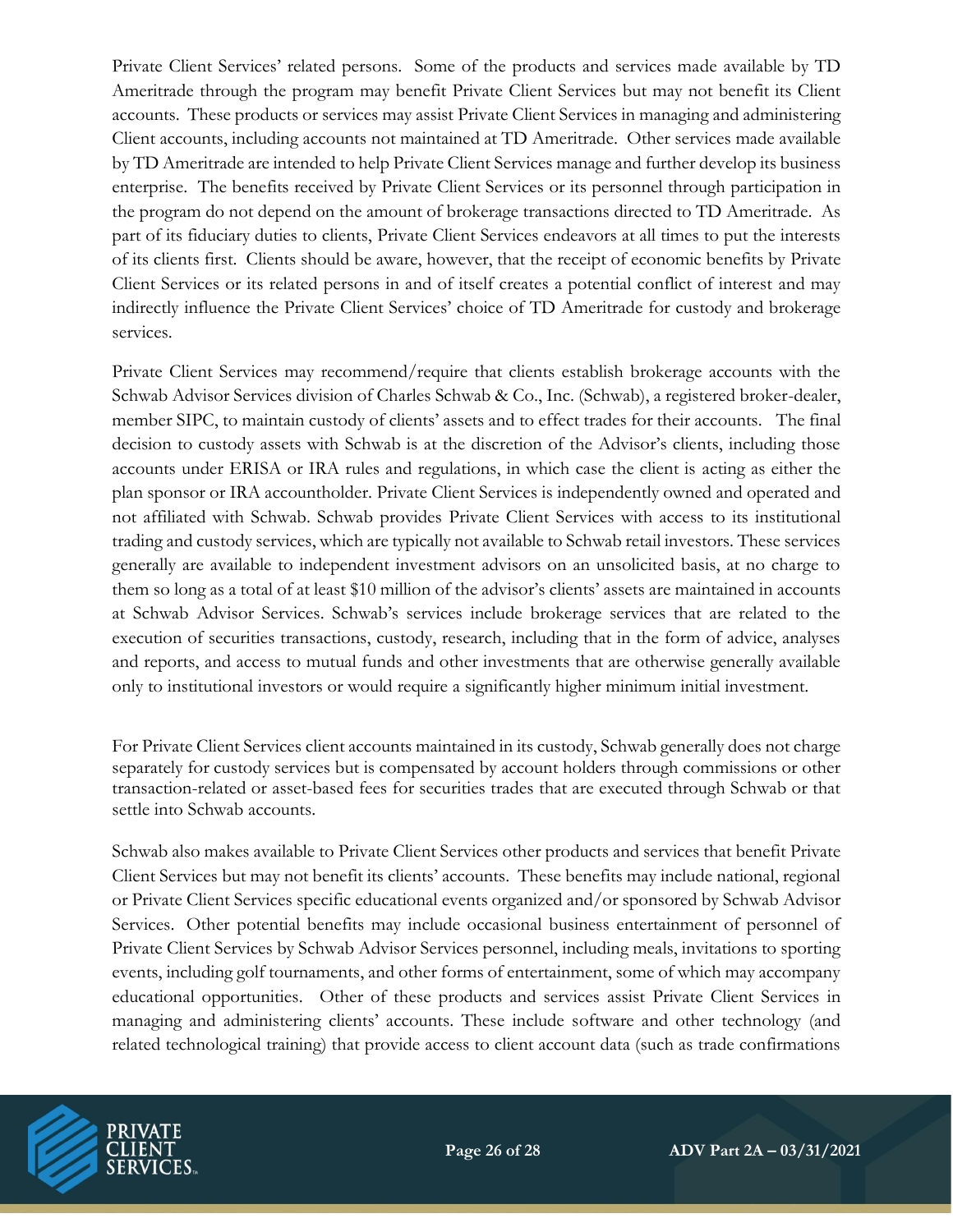and account statements), facilitate trade execution (and allocation of aggregated trade orders for multiple client accounts), provide research, pricing information and other market data, facilitate payment of Private Client Services fees from its clients' accounts, and assist with back-office training and support functions, recordkeeping and client reporting. Many of these services generally may be used to service all or some substantial number of Private Client Services accounts, including accounts not maintained at Schwab Advisor Services. Schwab Advisor Services also makes available to Private Client Services other services intended to help Private Client Services manage and further develop its business enterprise. These services may include professional compliance, legal and business consulting, publications and conferences on practice management, information technology, business succession, regulatory compliance, employee benefits providers, human capital consultants, insurance and marketing. In addition, Schwab may make available, arrange and/or pay vendors for these types of services rendered to Private Client Services by independent third parties. Schwab Advisor Services may discount or waive fees it would otherwise charge for some of these services or pay all or a part of the fees of a third-party providing these services to Private Client Services. While, as a fiduciary, Private Client Services endeavors to act in its clients' best interests, Private Client Services recommendation/requirement that clients maintain their assets in accounts at Schwab may be based in part on the benefit to Private Client Services of the availability of some of the foregoing products and services and other arrangements and not solely on the nature, cost or quality of custody and brokerage services provided by Schwab, which may create a potential conflict of interest.

# **Item 15 Custody**

We previously disclosed in the "Fees and Compensation" section (Item 5) of this Brochure that our firm directly debits advisory fees from client accounts.

As part of this billing process, the client's custodian is advised of the amount of the fee to be deducted from that client's account. On at least a quarterly basis, the custodian is required to send to the client a statement showing all transactions within the account during the reporting period.

Because the custodian does not calculate the amount of the fee to be deducted, it is important for clients to carefully review their custodial statements to verify the accuracy of the calculation, among other things. Clients should contact us directly if they believe that there may be an error in their statement.

SEC Rule 206(4)-2 states that an adviser authorized to deduct advisory fees or other expenses directly from a client's account has access to, and therefore has custody of, the client funds and securities in that account. In this regard, PCS does have custody of client assets; However PCS does not have constructive custody of client assets or hold client assets away from a registered custodian (Pershing, LLC, Pershing Advisory Solutions, and TD Ameritrade hold all customer assets on behalf of PCS).

# **Item 16 Investment Discretion**

As previously disclosed in Item 4 of this brochure, Private Client Services' IARs may manage client accounts on either a discretionary and/or non-discretionary basis. Client consent for any and all trade recommendations or changes in asset allocation must be obtained prior to the execution of such trades or allocation changes within all non-discretionary accounts.